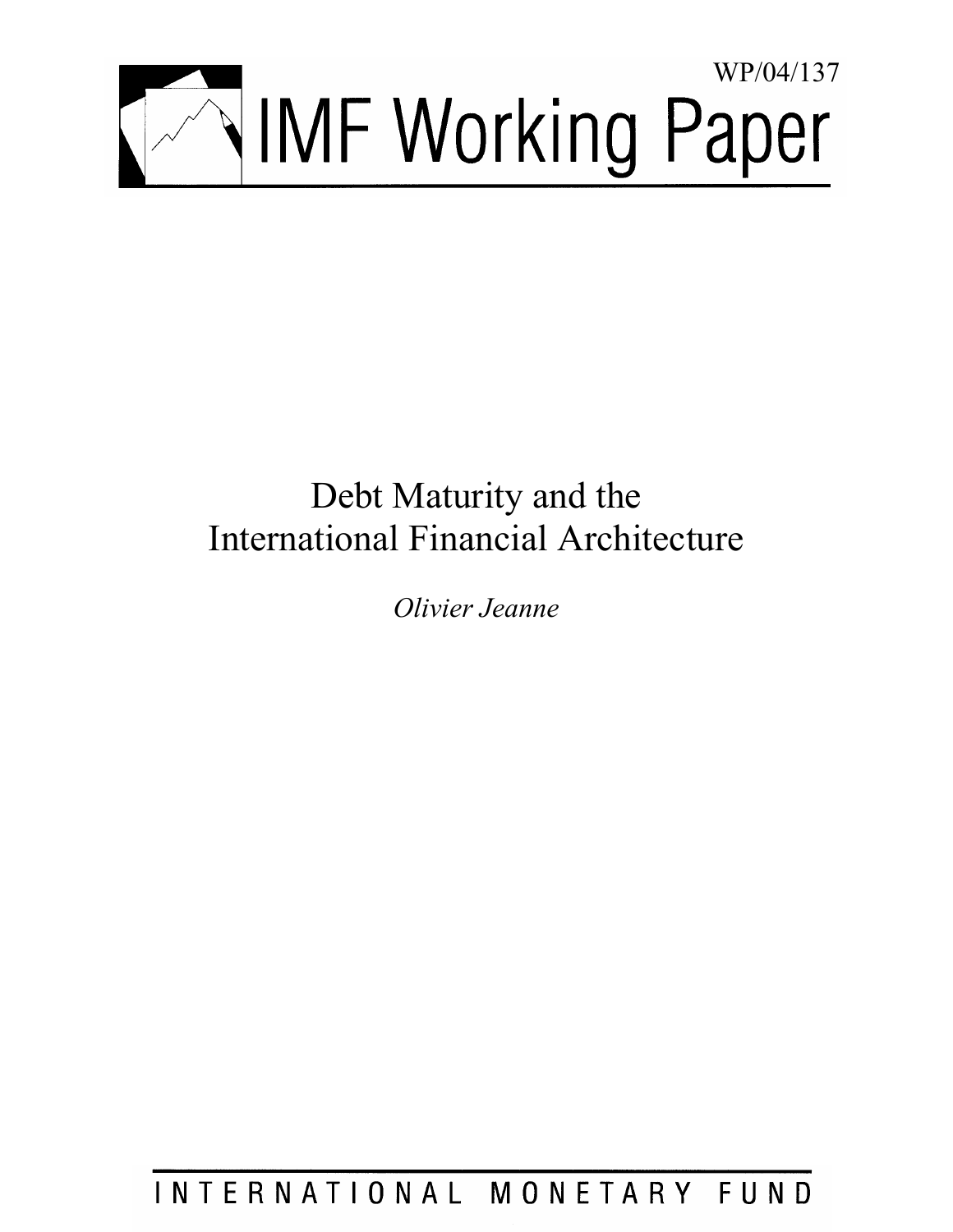# **IMF Working Paper**

# Research Department

# **Debt Maturity and the International Financial Architecture**

Prepared by Olivier Jeanne<sup>1</sup>

Authorized for distribution by Eduardo Borensztein

July 2004

**Abstract**

# **This Working Paper should not be reported as representing the views of the IMF.**

The views expressed in this Working Paper are those of the author(s) and do not necessarily represent those of the IMF or IMF policy. Working Papers describe research in progress by the author(s) and are published to elicit comments and to further debate.

This paper presents a theory of the maturity of international sovereign debt and derives its implications for the reform of the international financial architecture. It presents a general equilibrium model in which the need to roll over external debt disciplines the policies of debtor countries but makes them vulnerable to unwarranted debt crises owing to bad shocks. The paper presents a welfare analysis of several measures that have been discussed in recent debates, such as the adoption of renegotiation-friendly clauses in debt contracts and the establishment of an international bankruptcy regime for sovereigns.

JEL Classification Numbers: F32, F33, F34

Keywords: Short-term debt, sovereign debt, international financial architecture, collective action clause, international bankruptcy court

Author's E-Mail Address: ojeanne@imf.org

<sup>&</sup>lt;sup>1</sup>I would like to thank Patrick Bolton, Claudio Borio, Raghuram Rajan, Jeromin Zettelmeyer, Haibin Zhu, and two anonymous referees for comments. This paper is a greatly revised version of the author's 2000 working paper, "Debt Maturity and the Global Financial Architecture" (CEPR Discussion Paper No. 2520). It benefited from comments received in a number of seminars, including at the Massachusetts Institute of Technology, Princeton University, and the University of California at Berkeley.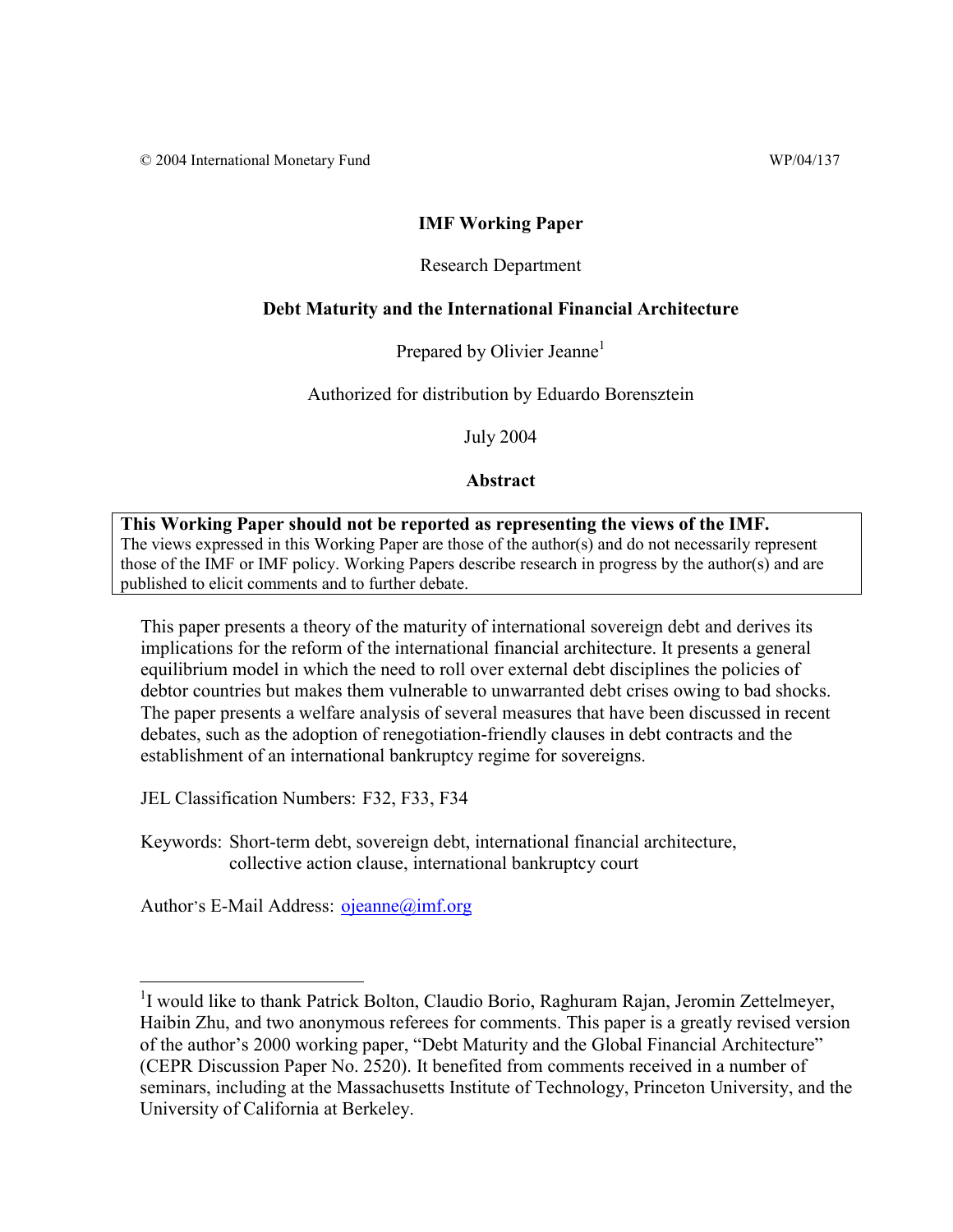|                | COLIERIUS                                                           | rage |
|----------------|---------------------------------------------------------------------|------|
| L              |                                                                     |      |
|                |                                                                     |      |
|                |                                                                     |      |
|                |                                                                     |      |
|                |                                                                     |      |
|                |                                                                     |      |
|                |                                                                     |      |
|                |                                                                     |      |
|                |                                                                     |      |
|                |                                                                     |      |
|                |                                                                     | .22  |
|                |                                                                     |      |
|                | Figures:                                                            |      |
| 1.             |                                                                     |      |
| 2.             | Maximum Levels of Incentive—Compatible Debt and Pledgeable Output27 |      |
| 3.             |                                                                     |      |
| 4.             |                                                                     |      |
|                | Appendices:                                                         |      |
| $\mathbf{I}$ . |                                                                     |      |
|                |                                                                     |      |

# Contents

# $P_2$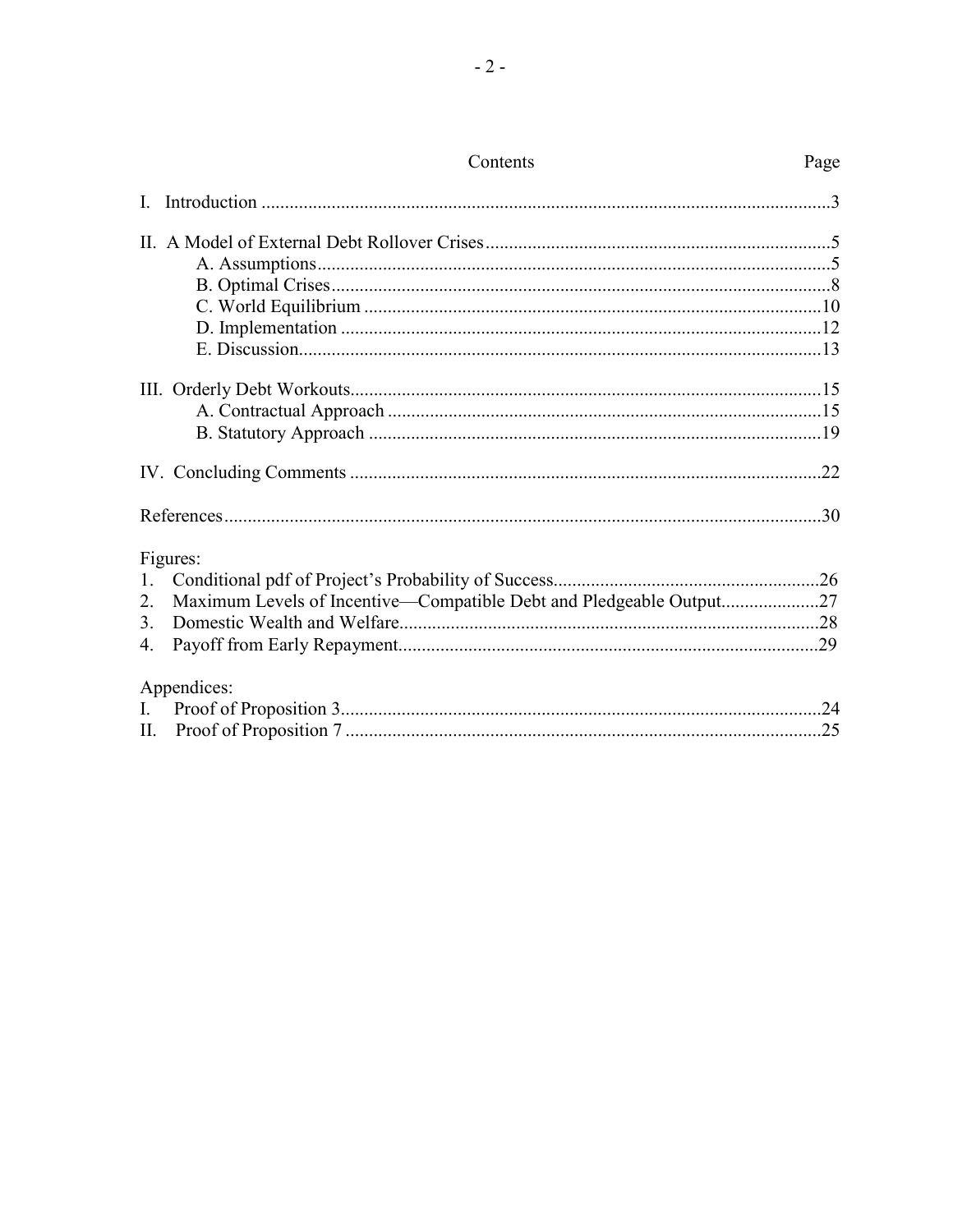#### **I. INTRODUCTION**

The international financial crises of the 1990s have generated a sense that the global financial system, left to itself, tends to give rise to dangerous forms of finance. Mexico in 1994 and Indonesia, Korea, Malaysia, Thailand, and Russia in 1997–98—all these countries had to roll over large amounts of short-term external debt. This made these countries vulnerable to debtrollover crises, whose resolution was complicated by the fact that debt was held by a large number of uncoordinated creditors.

A number of proposals in the debate on reforming the international financial architecture attempt to deal with external debt rollover crises.<sup>2</sup> It seems difficult to assess the relative merits of these reforms, however, without understanding the underlying determinants of debt structures. Although it is often taken for granted that international capital is "hot," there must be some reasons why investors and borrowers engage in short-term contracts that turn out to be costly for both sides in the event of a crisis. And it seems important to understand these reasons in order to predict how changes in the institutional and regulatory framework of international finance will affect the equilibrium of the international credit market, as well as the welfare of lenders and borrowers.

This paper assesses different proposals for reform of the international financial architecture in the context of a general-equilibrium model in which the structure of the external debt of nations is endogenous. The structure of the external debt is endogenized as a solution to a commitment problem. Foreign investors are uncertain about the quality of the policies that borrowing countries will implement after they have secured the loans. A dangerous external liability structure enhances the countries' incentives to implement creditor-friendly policies. However, dangerous debt also makes countries vulnerable to crises caused by bad shocks. There is thus, a tension between the benefits of dangerous debt, in terms of incentives, and the risk of unwarranted crises.

The model seems to capture what many commentators view as an important and basic problem with the current international financial architecture: the vulnerability of emerging market countries to debilitating external debt-rollover crises, which are excessively costly and difficult to deal with because of coordination failures between creditors. It is often argued that the solution to these problems is to lengthen the maturity of debt ex ante and find ways to better coordinate creditors in a crisis.<sup>3</sup>

<sup>&</sup>lt;sup>2</sup>See Eichengreen (1999), Rogoff (1999), or Kenen (2001) for reviews.

 $3$ For example, Chui, Gai, and Haldane (2002) find, in a model where the short maturity of debt and the coordination failure between creditors are simply assumed, that coordinating creditors, increasing reserves, or lengthening the maturity of debt is always welfareimproving.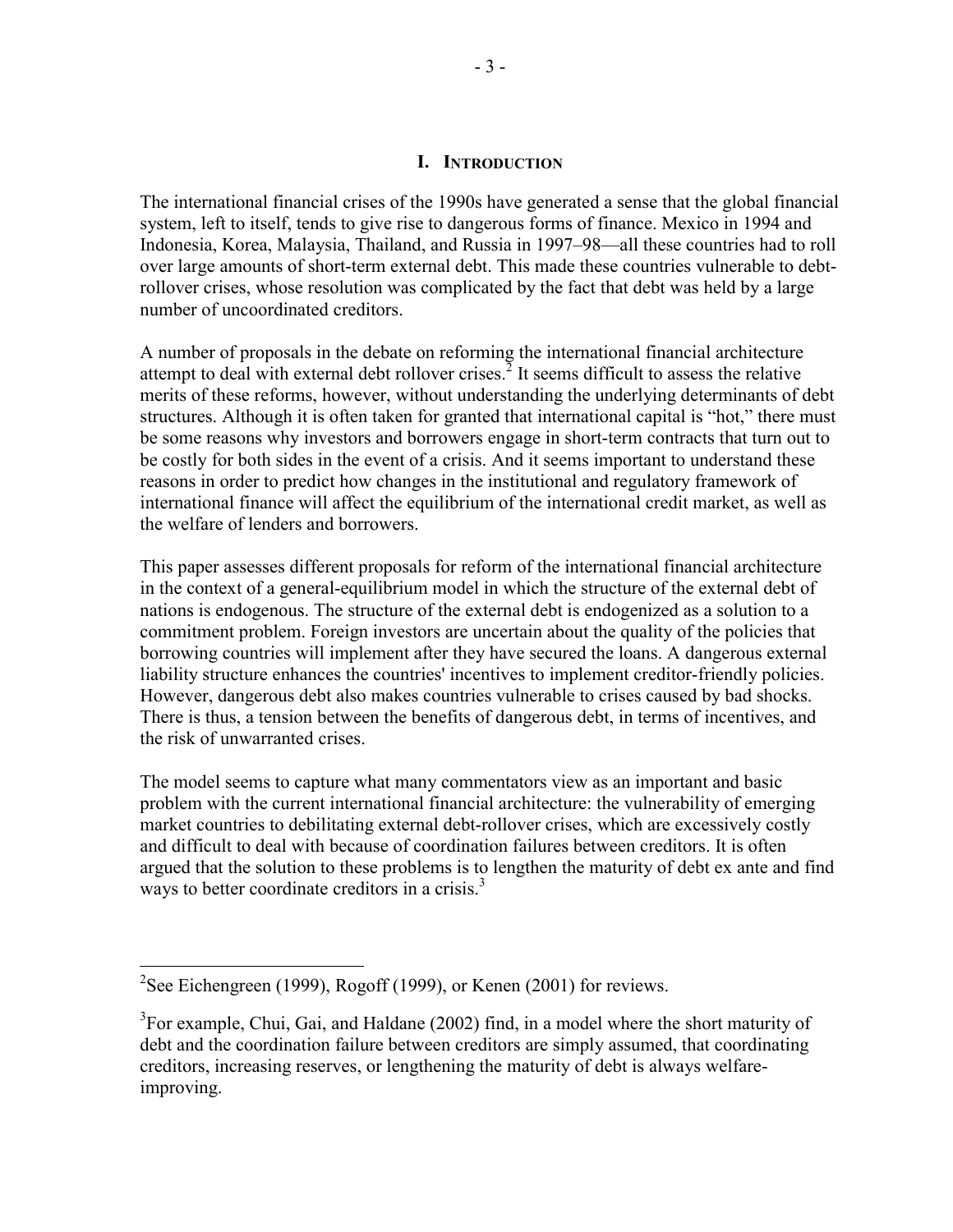The coordination failures are not, however, the basic source of inefficiency in my model, but the reflection of the incompleteness of sovereign debt contracts (that is, of the impossibility of making these contracts contingent on the quality of the debtor countries' policies). As emphasized by Dooley (2000) and Shleifer (2002), costly output-reducing crises may be the price that countries must sometimes pay ex post in order to be able to borrow ex ante. This way of enforcing creditor rights may seem inefficient, but it may be the best one available, given the legal infrastructure of international sovereign debt finance. It is not obvious, from that point of view, that solving the coordination failures between creditors is necessary optimal.

This study shows that some well-intentioned policies may have an effect that is the opposite of the one intended because of the endogeneity of dangerous debt structures. For example, a policy of taxing dangerous forms of debt has the effect of *increasing* the riskiness of debt in equilibrium. However, the message of this paper is not that the international community should not attempt to mitigate the costs of sovereign debt crises. Indeed, the study finds that some new institutions can be Pareto improving (for example, a debt restructuring mechanism that facilitates orderly debt workouts for countries with good policies). The main message of this paper, rather, is that the "international financial architects" should focus more on the underlying inefficiency (contract incompleteness) and less on their symptoms (coordination failures).

This paper is related to several strands of literature. The incentive effects of debt structures have also been studied in the closed economy literature on government debt as well as the literature on external sovereign debt that followed the debt crisis of the 1980s. That the emergence of short-term debt might be the symptom of commitment problems is noted, for example, by Sachs (1984), Krugman (1985), and Calvo and Guidotti (1990). Sachs and Cohen (1982) discuss the ex ante benefits of making sovereign debt more difficult to restructure ex post. More recently, the maturity of external sovereign debt has been studied by Rodrik and Velasco (2000) and Detragiache and Spilimbergo (2002).

The more recent theoretical literature on international financial crises has been influenced by the fact that the recent crises often involved bank debt. Chang and Velasco (1999) have endogenized the structure of countries' external liabilities as bank deposits à la Diamond-Dybvig. An important question is whether the insights gained in frameworks derived from the Diamond-Dybvig model are robust to other approaches to endogenizing the structure of emerging countries' external liabilities. The model in this paper suggests a negative answer: its normative results are strongly driven by the fact that short-term debt provides incentives to the borrower and not the sort of liquidity that is provided to depositors in the Diamond-Dybvig model. A similar theme is developed by Diamond and Rajan (2001) and Tirole (2002, 2003).

Finally, the results in this paper resonate with a number of themes in the corporate finance literature on the structure of firms' liabilities. Diamond (1991) studies the trade-off between the information sensitivity provided by short-term debt and the risk of excessive liquidation. Berglöf and von Thadden (1994), Bolton and Scharfstein (1996), and Dewatripont and Tirole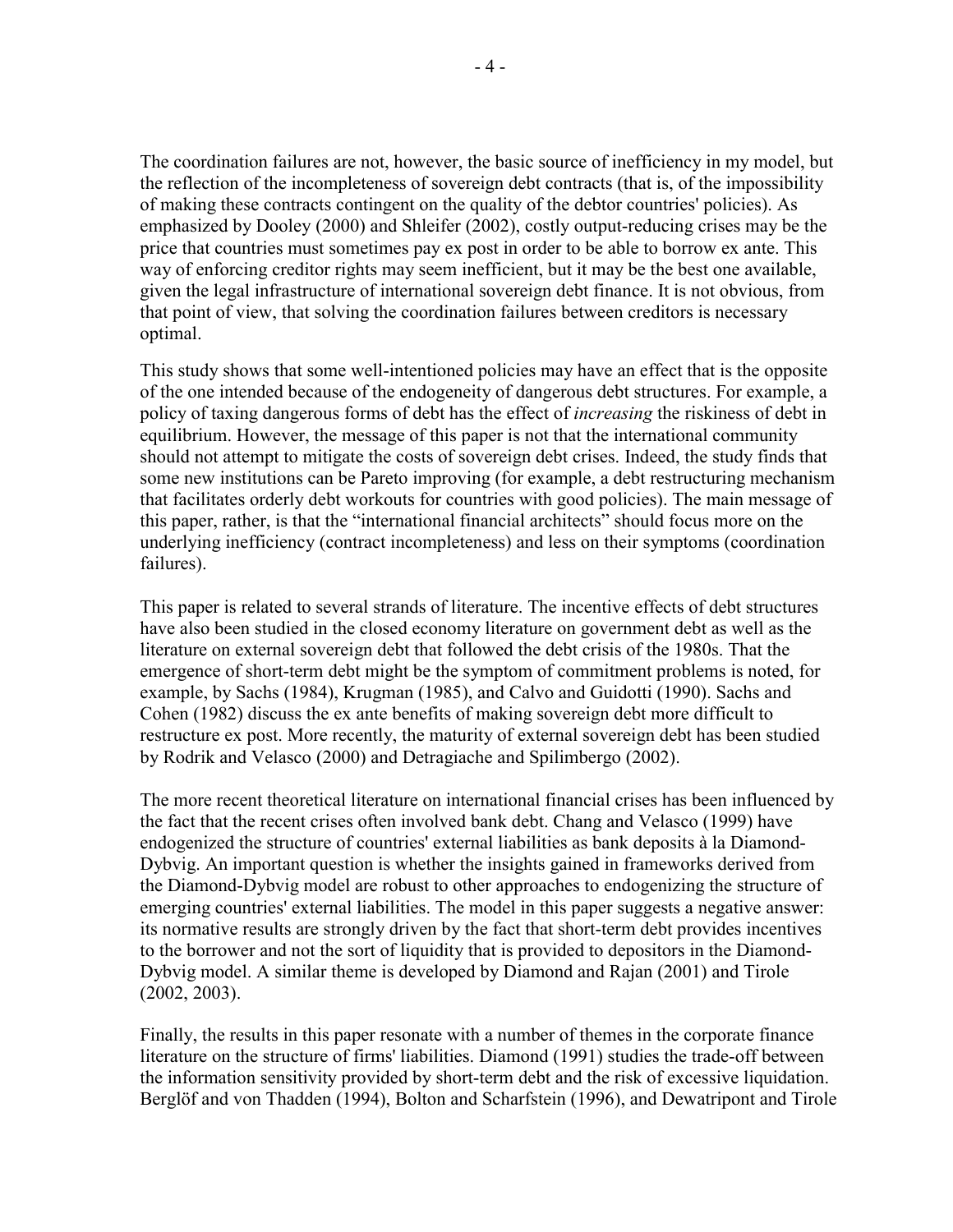(1994) have also analyzed the role of multiple uncoordinated creditors in "toughening up" the capital structure of a firm.

 The paper is structured as follows. Section II presents the model. Section III analyzes the welfare effects of different forms of public intervention, and section IV concludes.

## **II. A MODEL OF EXTERNAL DEBT ROLLOVER CRISES**

I consider a world with a large number of countries. In each country, the government may finance a welfare-enhancing public expenditure, by relying on domestic resources or by borrowing abroad. The international debt market is affected by the same commitment problem as in Gertler and Rogoff (1990): countries cannot commit to take a policy action that enhances their ability to repay. In addition, sovereign debt contracts are incomplete in the sense that they cannot be made contingent on the debtor countries' policies. The credit rationing resulting from this friction can be mitigated by making debt "risky", i.e., prone to output-reducing rollover crises.

#### **A. Assumptions**

I consider a world with one consumption good and three periods ( $t = 0, 1, 2$ ). There are a number of countries indexed by  $j = 1, ..., n$ . Each country is populated by a continuum of mass 1 of atomistic individuals and the utility of the representative resident is

$$
U_t^j = E_t \big( \sum_{t=0, 1, 2} c_t^j - \gamma(e^j) \big),
$$

where  $c_i^j$  is the level of period *t* consumption of the representative individual in country *j*, and  $\gamma(e^j)$  is the cost of domestic effort (to be defined later). Domestic consumption must be larger than the subsistence level, which is normalized to zero.

Each country has the opportunity to make an indivisible public investment of size  $\kappa$  in period 0. The investment increases domestic welfare by raising the country's expected output in period 2. For example, it could be thought of as a transportation infrastructure that reduces transportation costs, or a schooling or health care system that enhances the productivity of domestic workers. The decisions concerning this investment are made by a benevolent government that acts on behalf of the representative resident and maximizes his welfare.

The representative citizen of country *j* receives a quantity of good  $y_t$  in period *t* (the country's output net of the subsistence consumption level). Domestic output can be consumed by residents in all periods. In period 0, it can also be used to finance the investment in the home country or abroad.

The levels of output in period 0 and 1 are exogenous and both perfectly known in period 0. The level of output in period 2 depends on whether the country has made the investment in period 0 or not. In the absence of investment, period 2 output is deterministic, and denoted by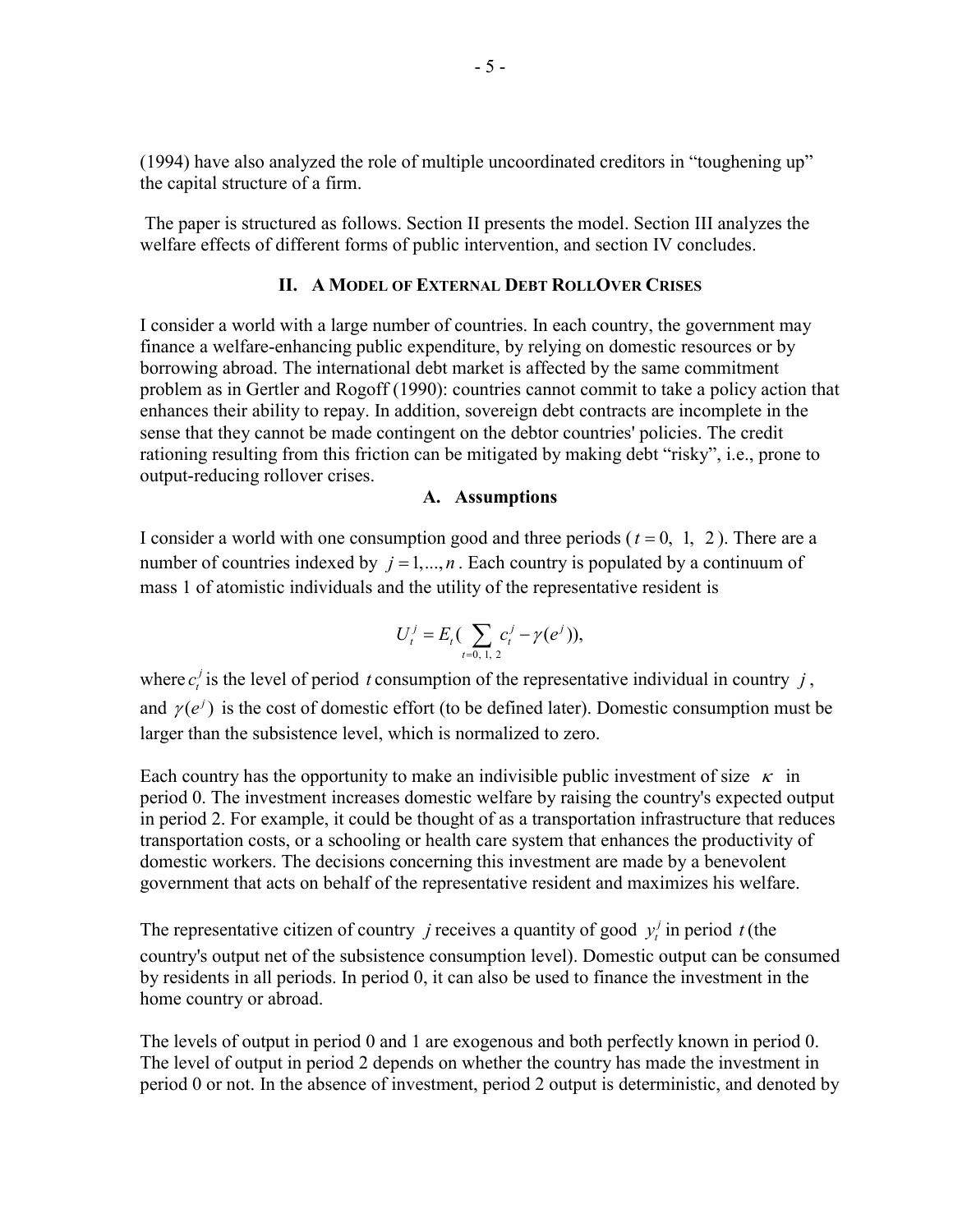$y<sup>j</sup>$ . Making the investment gives the country the chance (not the certainty) of increasing its period 2 output by an amount  $\Delta y$ . Output is equal to  $y^{j} + \Delta y$  if the investment is successful, and to  $y^j$  if it fails (as if there had been no investment).

In period 1 the private sector assesses the probability that the investment will pay off on the basis of three pieces of information: the level of domestic policy effort, an exogenous signal, and the fraction of the investment that will remain in place in period 2,

$$
p^j = p(e^j, s^j, \phi^j).
$$

Variable  $\phi \in [0, 1]$  is the fraction of the investment that remains in place in period 2. A fraction  $1-\phi$  of the investment is liquidated by foreign creditors in period 1. If the investment is completely liquidated, the probability of high output is equal to zero, as if the country had not made the investment. The probability of success of the investment is increasing with  $\phi$ 

# $\forall e, s, p(e, s, 0) = 0, \text{ and } p_a > 0.$

The level of policy effort can be high  $(e^j = h)$  or low  $(e^j = l)$  with the costs normalized to  $\gamma(h) = \gamma$  and  $\gamma(l) = 0$ . A high level of effort enhances the impact of the investment on domestic output. It could be interpreted as a complementary investment in domestic human capital that costs  $\gamma$  to the representative resident. High effort could also be interpreted as a fiscal or governance policies that prevent the resources earmarked for the investment from being diverted to other uses, such as domestic consumption (in which case  $\gamma$  is the foregone benefit of diversion for the representative resident). Other things equal, a high level of policy effort increases the probability of high output, i.e., for all s and  $\phi$ ,

$$
p(h, s, \phi) \ge p(l, s, \phi).
$$

Finally, variable  $s^j$  is stochastic and captures the developments in the exogenous determinants of the investment's success (productivity, terms of trade) that become observable in period 1. The probability of success of the investment is increasing with  $s^j$ . The signals  $s^j$  could be correlated across countries or not.

The model is stochastic because of the signal *s*. Let us denote by  $f_e(\cdot)$  the probability distribution function of *p* conditional on no liquidation and the effort level *e* . The pdf  $f_h(\cdot)$  and  $f_l(\cdot)$  are strictly positive on the same support  $[p, 1]$ . High effort tends to shift the probability distribution function of *p* to the right, an assumption that is captured more formally by assuming the existence of a threshold  $p^*$  such that,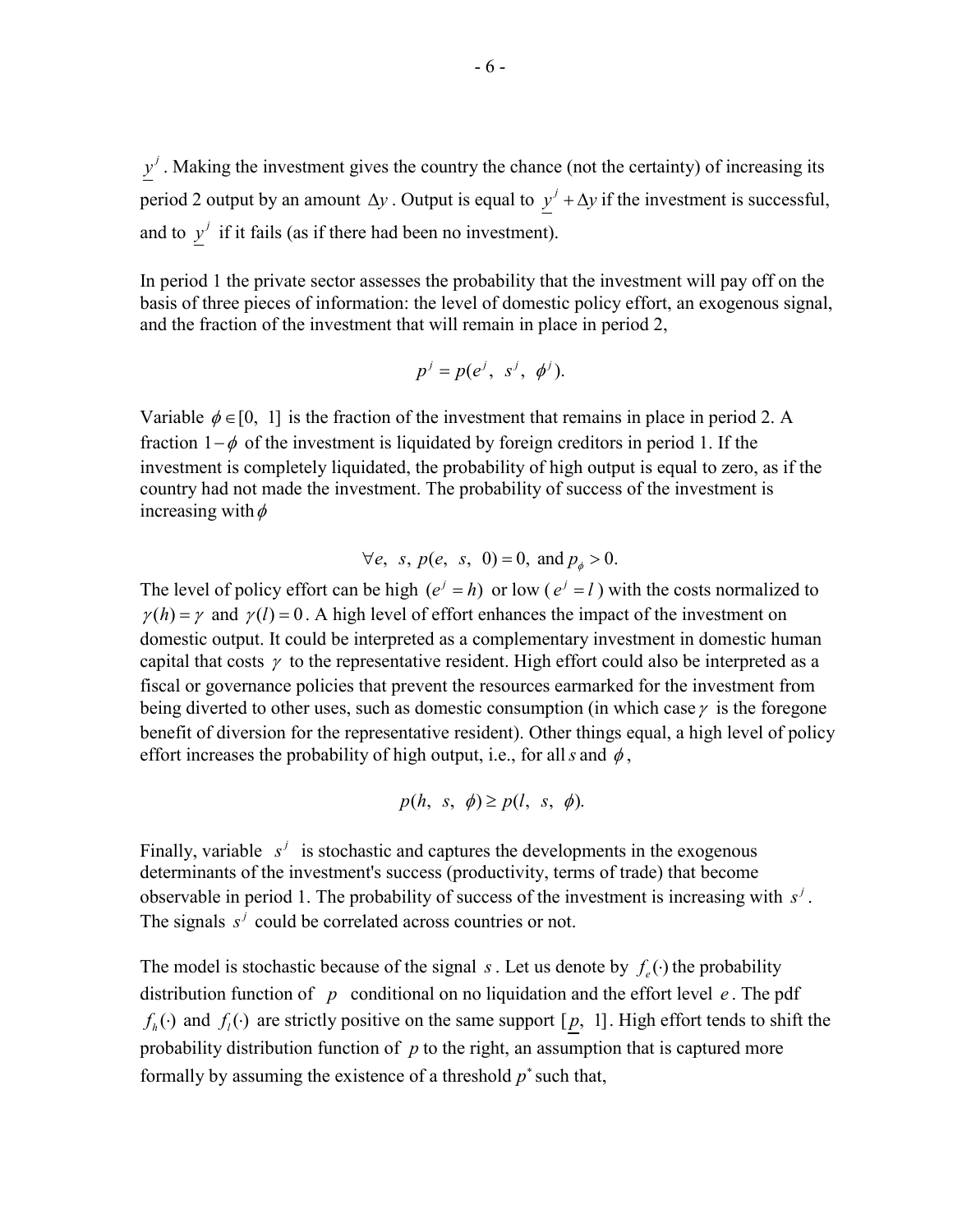$$
\begin{cases}\nf_h(p) < f_l(p) \quad \text{for } p < p^*, \\
f_h(p) > f_l(p) \quad \text{for } p > p^*,\n\end{cases}\n\tag{1}
$$

(see Figure 1).

Country *j* can finance the investment with domestic output,  $y_0^j$ , and by selling sovereign debt to foreign individuals. Capital-scarce countries (with  $y_0^j < \kappa$ ) must borrow from the residents of capital-abundant countries (with  $y_0^j > \kappa$ ) to finance the investment. There is enough wealth in the world to finance the investment in all countries,  $\sum_j y^j \geq n\kappa$ . The international debt market is perfectly competitive so that the expected return on sovereign debt must be equal to zero in equilibrium.

Sovereign debt is a promise by country *j* to repay  $d_1^j$  in period 1 and  $d_2^j$  in period 2 to foreign creditors. For simplicity, I abstract from the willingness-to-pay problem and assume that in each period, the country repays its debt up to its output (net of susbsistence consumption). I define the *disposable wealth* of country *j* as the sum of its output in all periods conditional on no investment,

$$
w^{j} = y_0^{j} + y_1^{j} + y^{j}.
$$

This is the maximum of amount of good that the country can invest in period 0 without pledging any of the investment's payoff in to foreign lenders.

In addition, the debt contract may involve the liquidation of the project in period 1. The project is completely liquidated if the probability of success conditional on no liquidation,  $p(e, s, 1)$ , falls below a threshold  $\hat{p}$ . The threshold  $\hat{p}$  is specified ex ante in the debt contract, which is thus summarized by the triplet  $\mathbf{d}^j = (d_1^j, d_2^j, \hat{p}^j)$ . It will be shown in section 2.3 how such contracts can be implemented with demandable debt. For now,  $\hat{p}$  can be interpreted as a reduced-form measure of the riskiness of debt. If  $\hat{p} \le p$  debt is *safe* in the sense that liquidation occurs with zero probability. By contrast if  $\hat{p} > p$  debt is *risky*: it makes the country vulnerable to the risk of inefficient liquidation with a strictly positive probability.

The policy effort *e* is set "between" period 0 and period 1, that is, after the debt contract with foreign investors is signed, but before the signal *s* is revealed. Importantly, the country cannot credibly commit to the level of domestic policy effort in period 0, and the debt contract cannot be made contingent on *e* . These commitment and contract incompleteness problems will explain why some countries resort to dangerous forms of debt in equilibrium. A country can reduce the probability of liquidation by producing a high level of effort  $(F_l(\hat{p}) > F_h(\hat{p}) > 0$ ).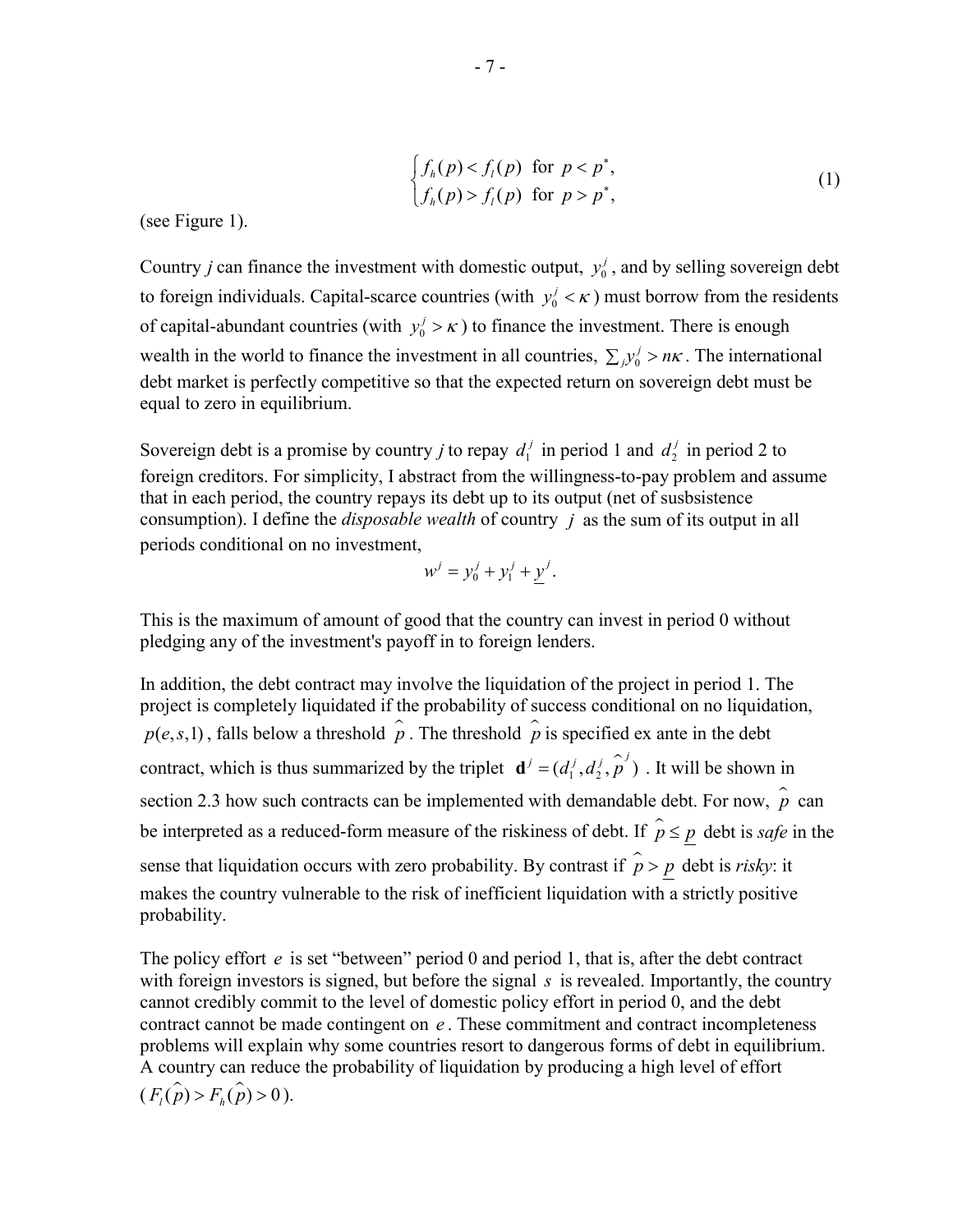I further make the following assumptions. Denoting by  $p(e) \equiv \int_0^1 p f_e(p) dp$  the probability of success of the investment conditional on the level of effort, I assume that

$$
p(l)\Delta y < \kappa < p(h)\Delta y - \gamma. \tag{2}
$$

The investment is efficient only conditional a high level of effort. Implementing the high level of effort will sometimes be referred to as the "good" policy. This assumption simplifies the analysis by restricting it to the case where sovereign debt must be incentive-compatible.

In addition, liquidation is assumed to be always inefficient,

$$
\lambda < p\Delta y,
$$

where  $\lambda$  denotes the liquidation value of the investment. This assumption is not essential but focuses the attention on the *ex ante* incentives effect of liquidation as opposed to its efficiency *ex post*.

The sequence of events is the following. First, in period 0, governments auction their external debts  $\mathbf{d}^j = (d_1^j, d_2^j, \hat{p}^j)$  in the international market. Then governments set the level of the policy efforst,  $e^j$ , after which the signals  $s^j$  are observed. The investment is liquidated in countries where  $p^{j} < \hat{p}^{j}$ . In period 2, output is realized, international payments are made and consumption takes place. I consider perfect Bayesian equilibria in which all individuals maximize their utility and governments maximize domestic welfare.

#### **B. Optimal Crises**

This section shows why some capital-scarce countries may have to issue risky external debt and characterizes the optimal risky debt contracts. A capital-scarce country looks for the debt contract that solves the following problem

$$
\max_{d} U_0 = c_0 + E_0(c_1 + c_2) - \gamma(e),
$$
\n(3)

subject to

$$
c_0 + \kappa = y_0 + d_1 + \lambda \int_0^{\hat{p}} f_e(p) dp + \min(d_2, \ \underline{y}) + (d_2 - \underline{y})^+ \int_{\hat{p}}^1 pf_e(p) dp, \tag{4}
$$

$$
c_1 = y_1 - d_1 \tag{5}
$$

$$
c_2 = (y_2 - d_2)^+, \tag{6}
$$

$$
e = \arg \max U_0(\mathbf{d}, e), \tag{7}
$$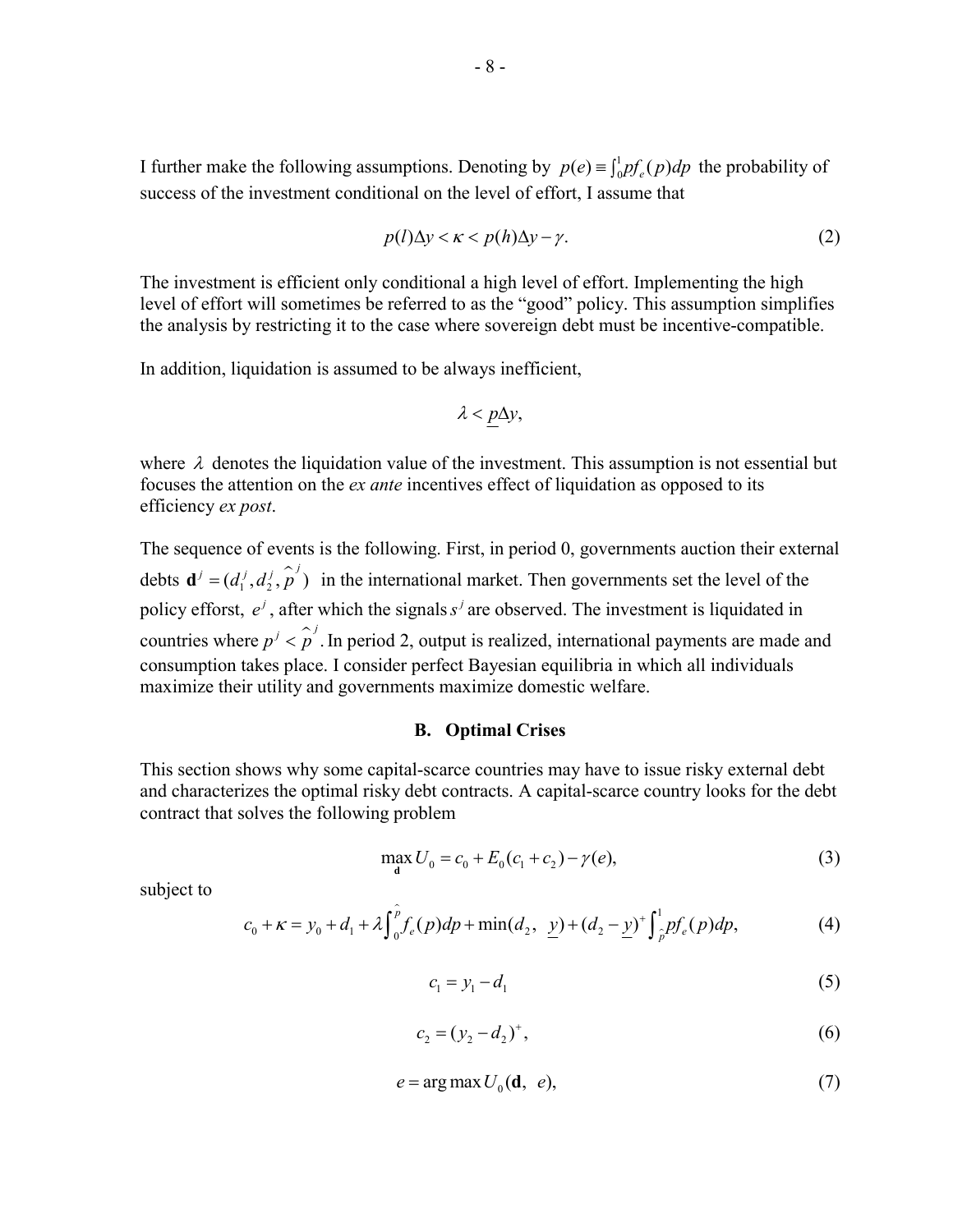$$
d_1 \le y_1, \quad d_2 \le y + \Delta y. \tag{8}
$$

(the country index *j* is ommitted to alleviate notations). Equations (4), (5) and (6) are the country's budget constraints in periods 0, 1 and 2 respectively. In period 1 the country's resources are equal to its output plus the price foreigners have paid for its external debt. In equilibrium, this price must be equal to the expected value of the payments to foreigners, including the proceeds from liquidation. Subject to the feasibility constraints (8), debt is repaid with certainty, except the share of the project's return that is pledged to foreign creditors,

$$
d^+ = (d_2 - y)^+, \tag{9}
$$

which is repaid with probability  $p$ . Condition (7) says that the government sets policy so as to maximize the country's welfare conditional on its external debt structure.

Using the budget constraints  $(4)$ ,  $(5)$ , and  $(6)$  to substitute consumption out of  $(3)$ , the country's ex ante welfare can be written as

$$
U_0(\hat{p}, e) = w + p(e)\Delta y - \kappa - \gamma(e) - \int_0^{\hat{p}} (p\Delta y - \lambda) f_e(p) dp.
$$

The country's welfare is equal to domestic wealth plus the investment's expected payoff minus its cost and the cost of the policy effort. Because of assumption (2), it is worth investing only if this will be followed by good policy. An external debt that is not incentivecompatible bears an interest rate that is too high for the country to be able or willing to borrow.

For a given external debt structure  $\mathbf{d} = (d_1, d_2, \hat{p})$  to be incentive-compatible, the benefit of a good policy in terms of expected output net of debt repayment should be larger than its cost:

$$
\int_{\hat{p}}^{1} p(\Delta y - d^+) \Delta f(p) dp \ge \gamma, \tag{10}
$$

where  $\Delta f(\cdot)$  is a shorthand for  $f_h(\cdot) - f_l(\cdot)$ . This implies an upper bound for the level of longterm debt,

$$
d_2 \leq \underline{y} + \overline{d}(\hat{p}) \text{ with } (11)
$$

$$
\overline{d}(\hat{p}) = \Delta y - \frac{\gamma}{\int_{\hat{p}}^1 p \Delta f(p) dp}.
$$
 (12)

The maximum incentive-compatible level of debt is strictly below  $y + \Delta y$  because of the classical debt-overhang problem. External debt acts as a tax on policy effort and thus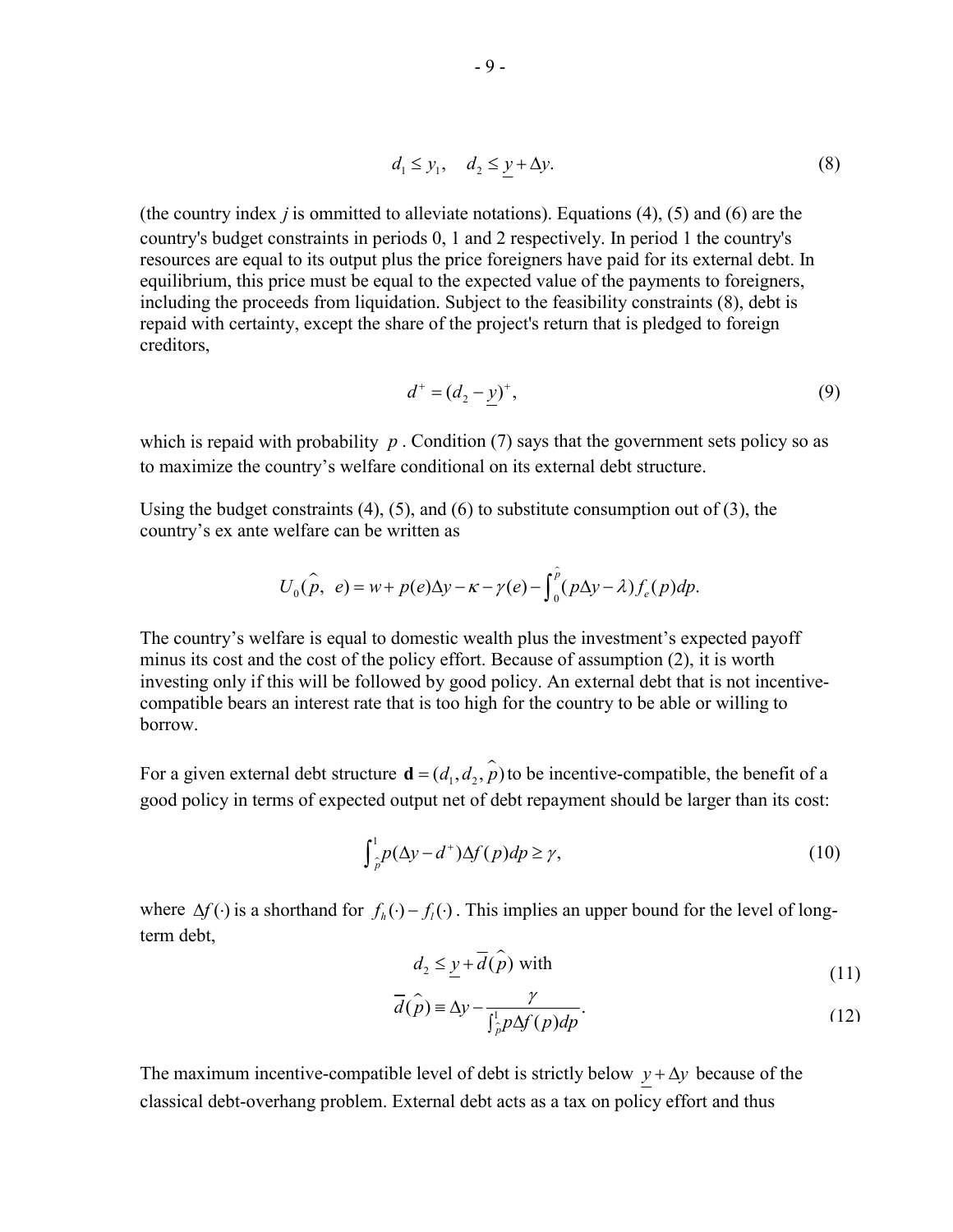discourages good policy. The incentive-constraint can be relaxed (up to a point) by making debt risky because  $\overline{d}$  is increasing with  $\hat{p}$  over some range. Differentiating (12) gives

$$
\overline{d}'(\widehat{p}) = -\gamma \frac{\widehat{p}\Delta f(\widehat{p})}{(\int_{\widehat{p}}^1 p \Delta f(p) dp)^2},
$$

which is strictly positive if  $\hat{p} \in [p, p^*]$ .  $\overline{d}$  reaches its maximum for  $\hat{p} = p^*$  (see Figure 2). Risky debt induces the country to implement a good policy by making bad policy relatively more costly. This is the sense in which risky debt disciplines domestic policies—a deviation from good policy is more likely to be sanctioned by a crisis than with safe debt. However, the punishment is not always fair since liquidation can occur even after the country has implemented the good policy, because of a bad signal.

A country issues risky debt only if the investment cannot be financed with safe debt. A country that issues risky debt, furthermore, minimizes the riskiness of debt subject to the constraints (8) and (11). This is achieved by pledging as much as possible of the country's disposable wealth,  $w = y_0 + y_1 + y_2$ , to foreign creditors, so as to minimize  $d_2$  and so the level of  $\hat{p}$  required by the incentive constraint (11). This requires that the country set domestic consumption to the subsistence level in periods 0 and 1. An optimal risky debt contract, therefore, must satisfy the following property.

**Proposition 1.** *An optimal risky debt contract must induce good policy and satisfy* 

$$
d_1 = y_1, \quad d_2 = y + \overline{d}(\widehat{p}).
$$

#### **C. World Equilibrium**

The world has many countries with different output profiles  $y_0^j$ ,  $y_1^j$ ,  $y^j$ . Capital-abundant countries (with  $y_0^j \ge \kappa$ ) do not need to borrow abroad in order to finance the investment. They could borrow abroad to finance domestic consumption, but this does not affect their welfare as long as their debt is safe. The capital structure of capital-abundant countries is indeterminate conditional on their external debt being safe.

In order to determine which countries are going to issue risky debt in equilibrium, let me define a country's financing capacity as its period 0 output plus the maximum quantity of funds that it can levy abroad by issuing incentive-compatible debt. Using Proposition 1, country *j* 's financing capacity can be written

$$
w^j + V(\hat{p}),\tag{13}
$$

where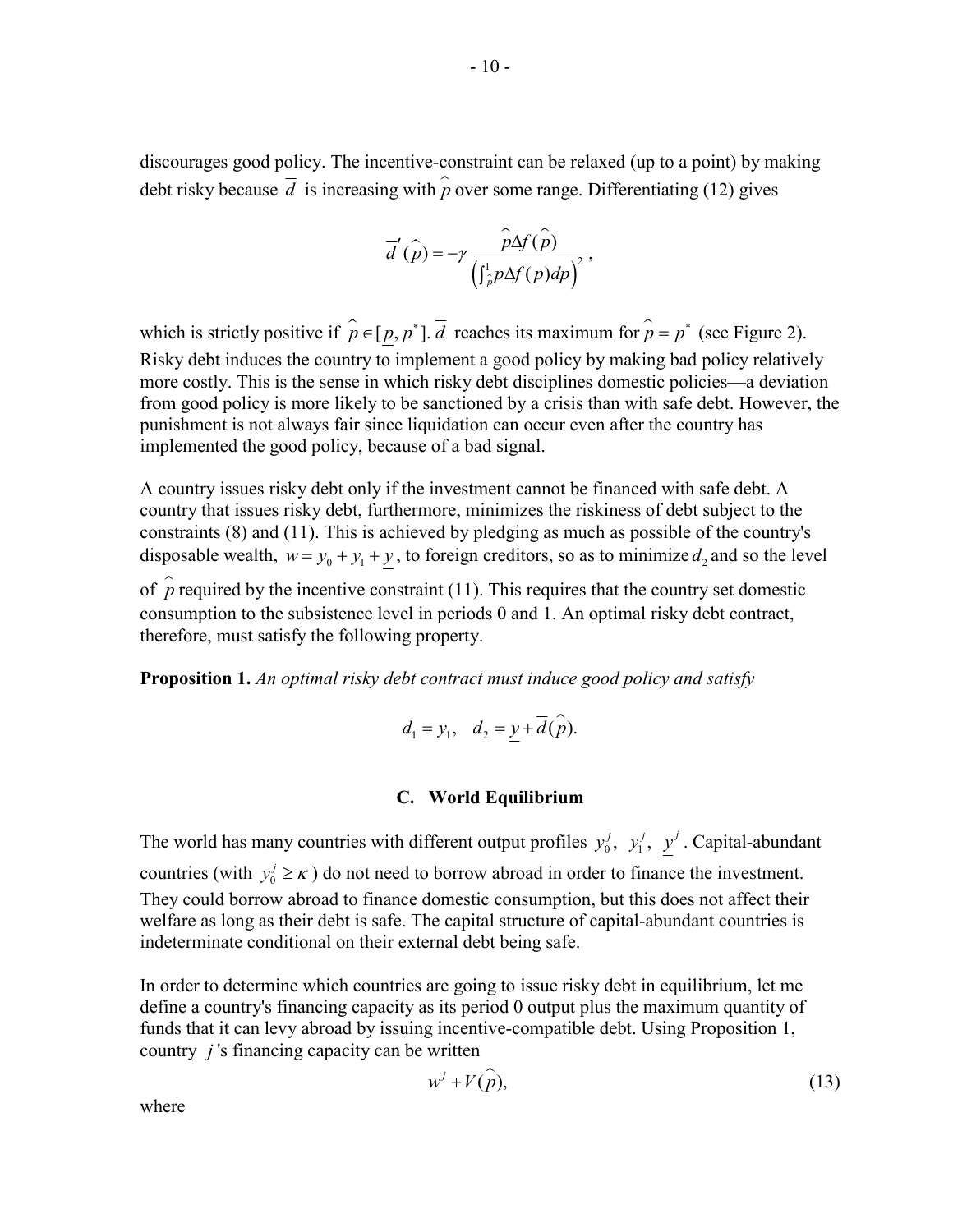$$
V(\hat{p}) = \lambda F_h(\hat{p}) + \overline{d}(\hat{p}) \int_{\hat{p}}^1 p f_h(p) dp,
$$

is the maximum share of the investment's payoff that can be pledged to foreigners subject to the incentive compatibility constraint. The first derivative is of (13) is,

$$
V'(\hat{p}) = -(\hat{p}\overline{d} - \lambda) f_h(\hat{p}) + \overline{d}'(\hat{p}) \int_{\hat{p}}^1 p f_h(p) dp.
$$

There are two effects at work. Increasing the riskiness of debt reduces the country's financing capacity if the creditors' expected payoff is reduced by a liquidation (first term), but increases it to the extent that it relaxes the incentive constraint (second term). If the latter second dominates, *V* increases with  $\hat{p}$  (Figure 2).<sup>4</sup>

A capital-scarce country may fall in one of the following three cases, depending on its level of wealth. First, the country can finance the investment with safe, incentive-compatible debt, if  $w^j + V(0) \ge \kappa$ , that is if its wealth is larger than a critical threshold,

$$
w^{j} \ge \overline{w} \equiv \kappa - V(0). \tag{14}
$$

A country for which this condition is not satisfied can finance the investment with incentivecompatible but risky debt, provided that  $w^j + \max_{\hat{p}} V(\hat{p}) \ge \kappa$ , or

$$
w^{j} \geq \underline{w} \equiv \kappa - \max_{\hat{p}} V(\hat{p}).
$$
\n(15)

The country's welfare is lower than the first-best level, but may be higher than in the absence of investment. Finally, if (15) is not satisfied the investment cannot be financed at all.

**Proposition 2.** *Countries fall in two groups depending on how their wealth*  $w^j$  *compare with a critical threshold w .* 

*The external debt issued by countries with*  $w^j \geq w$ , *if any, is safe. The external debt issued by countries with*  $w^j < w$ , *if any, is risky.* 

Proposition 2 describes a two-tiered world economy with a rich core (countries with  $w^j \geq w$ ) and a poor periphery (countries with  $w' < w$ ). International credit flows inside the core are

1

<sup>&</sup>lt;sup>4</sup>The second effect dominates for low values of  $\hat{p}$  if  $f_h(p)$  is small enough.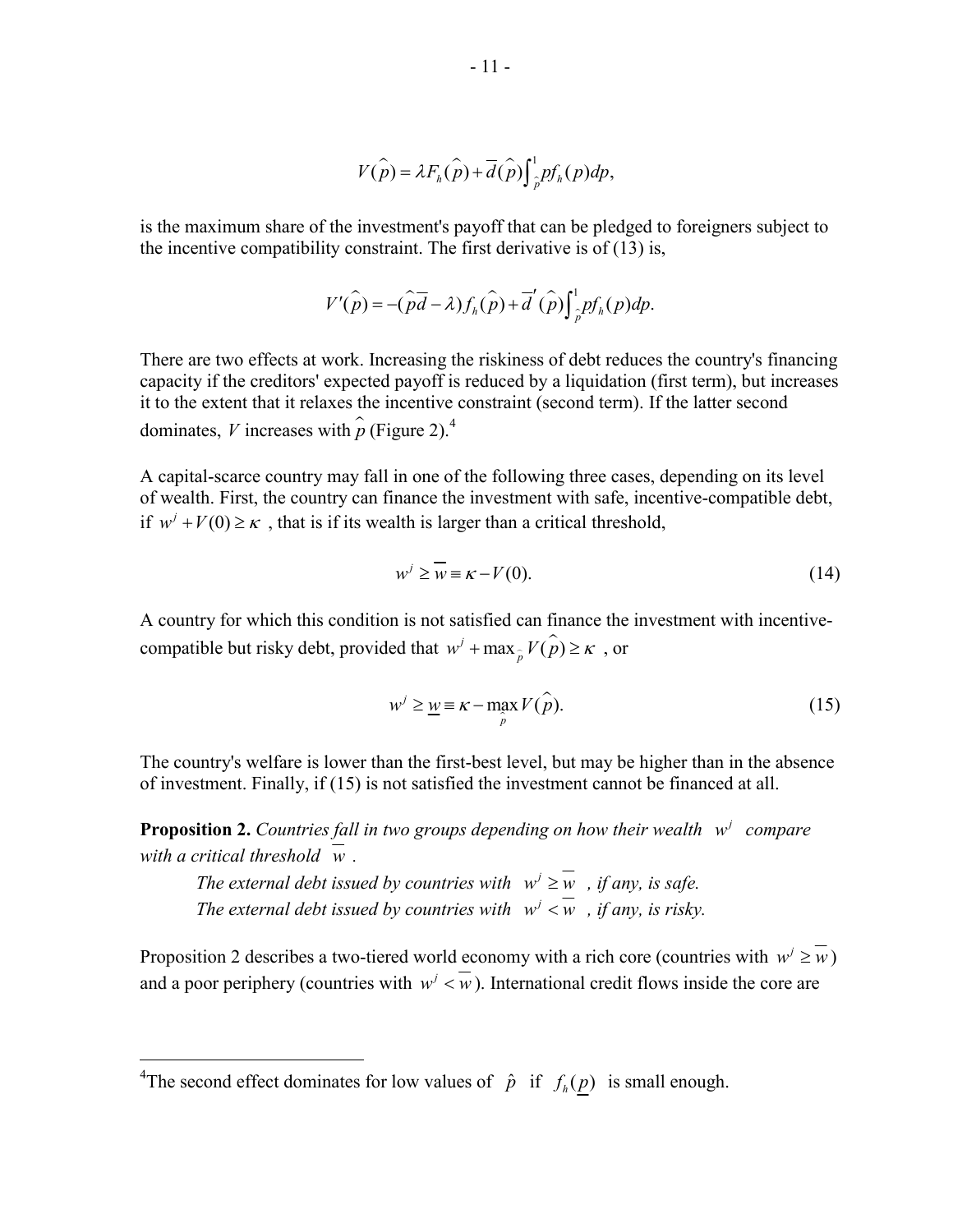safe.<sup>5</sup> Credit flows from the core to the periphery are fickle, and involve the risk of a liquidation by foreign creditors in period 1.

The debt overhang problem is more severe for poor countries, because these countries must issue more external debt to finance the same level of investment. Poor countries, therefore, need higher-powered incentives to implement good policies. These incentives are produced in some countries by making their external debt risky. The poorer the country, the riskier its

external debt must be in equilibrium (i.e., the optimal  $\hat{p}$  decreases with *w* in the interval

 $\left[ w, w \right]$ .

 $\overline{a}$ 

As shown in Figure 3, the welfare inequality between rich and poor countries is aggravated by the financial friction, which rations some poor countries out of the international debt market, and submits some others to the risk of unwarranted liquidation. The welfare of countries in the periphery is strictly below the (commitment) first-best level.

## **D. Implementation**

A risky debt contract is not renegotiation-proof. Ex post, both domestic residents and foreign creditors would be better off not liquidating and sharing the renegotiation surplus  $p\Delta y - \lambda$ . This section shows how the creditors' commitment to liquidate can be achieved by granting them uncoordinated liquidation rights, following a logic similar to Diamond and Rajan (2000). The uncoordination of creditors is a substitute for their ability to commit.

Let us assume that countries in the periphery offer a demandable debt contract to foreign investors. This contract gives each creditor the choice in period 1 between two sequences of repayments,  $(d_1, d_2)$  and  $(d_1 + \delta_1, d_2 - \delta_2)$ . That is, each creditor has the option of accelerating the repayment of his claim, by asking a higher repayment  $d_1 + \delta_1$  in period 1 in exchange of a lower repayment  $d_2 - \delta_2$  in period 2.<sup>6</sup> This formulation captures some well-known debt contracts as special cases. For example a deposit contract a la Diamond-Dybvig gives each depositor the choice between a late repayment ( $d_1 = 0$ ,  $d_2 > 0$ ) and an early repayment  $(\delta_1 > 0, d_2 - \delta_2 = 0)$ . Opting for  $(d_1, d_2)$  can be interpreted as a decision by the creditor to *roll over* his claim in period 1. A contract is characterized by a vector  $(d_1, d_2, \delta_1, \delta_2)$ .

I assume that like in the Diamond-Dybvig model, each unpaid creditor has the right to liquidate the investment up to the value of his claim in period 1. The nonoptional repayment  $d_1$  is fully repaid with  $y_1$  and the optional repayment  $\delta_1$  is repaid, if necessary, with the

<sup>&</sup>lt;sup>5</sup>The core may include some capital-scarce countries because  $\overline{w} < \kappa$ .

<sup>&</sup>lt;sup>6</sup>  $\delta_1$  and  $\delta_2$  are strictly positive and  $\delta_2 \leq d_2$ .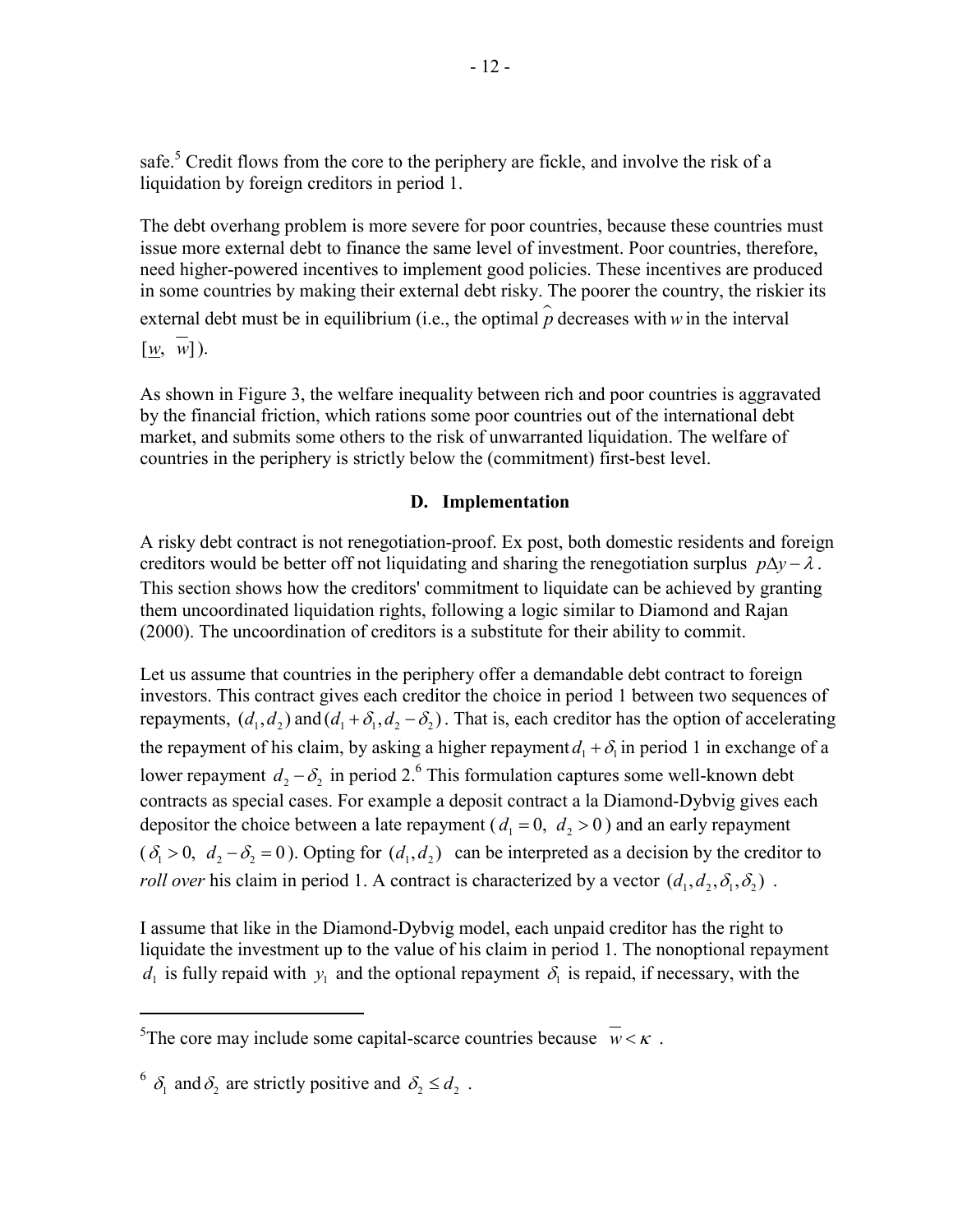proceeds from liquidation. If the country's resources are insufficient to cover the creditors' demands, then the investment is fully liquidated and  $\lambda$  is shared between the creditors (or equivalently distributed according to a sequential service constraint) to repay  $\delta$ .

Then it is possible to show the following result.

**Proposition 3.** *If*  $\lambda \leq p\overline{d}(0)$ , then any optimal risky debt contract  $(d_1, d_2, \hat{p})$  can be *implemented by a demandable debt contract*  $(d_1, d_2, \delta_1, \delta_2)$ .

The intuition behind this proposition is straightforward (the proof may be found in appendix). The creditors ask for early repayment if  $\delta_1$  is larger than  $p\delta_2$ , that is if the probability of success of the investment falls below a threshold,

$$
p < \frac{\delta_1}{\delta_2}.\tag{16}
$$

So for demandable debt to have the same liquidation threshold as the optimal risky debt contract, the ratio  $\delta_1 / \delta_2$  must be set equal to  $\hat{p}$ . The liquidation is complete, furthermore, if the liquidation value  $\lambda$  is small enough.

As shown in the appendix, the demandable debt contract makes the country vulnerable to self-fulfilling roll-over crises that would not occur with the optimal risky debt contract. The strategic complementarity behind this multiplicity is the same as in the self-fulfilling bank runs of the Diamond-Dybvig model: by not rolling over his claim a creditor reduces the country's future ability to repay the other creditors. I do not emphasize these self-fulfilling crises in the paper, as they have already received so much attention in the literature.<sup>7</sup>

## **E. Discussion**

The analysis has been simplified by several assumptions. First, I have assumed that foreign creditors can enforce their rights to liquidate the investment. One might object to the realism of this assumption because, first, a public asset is difficult to liquidate, and second, the liquidation rights of foreign creditors might be difficult to enforce in court. However, the concept of "liquidation" does not have to be interpreted literally, and could be seen as a metaphore for all the uncoordinated actions that creditors can take and that are costly for the

<sup>&</sup>lt;sup>7</sup>See Jeanne (2000) for an analysis of self-fulfilling sovereign debt crises in a framework where short-term debt solves an agency problem similar to the one in this paper.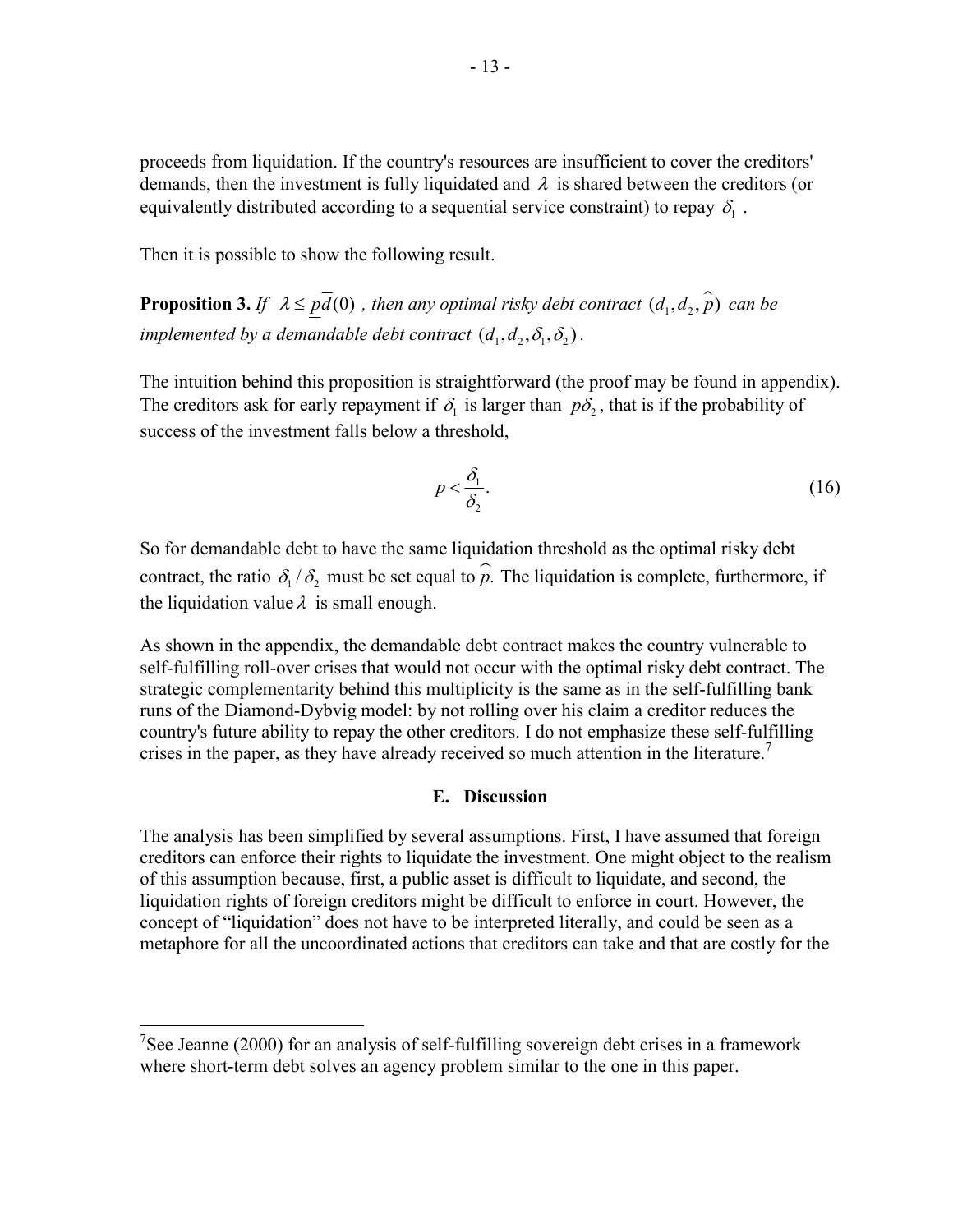debtor country. An example is uncoordinated litigation against the sovereign in the foreign courts under whose jurisdiction the debt has been issued.<sup>8</sup>

Second, I have not considered the role that liquid reserves could play in dealing with a rollover crisis. Reserves could be introduced into the model as an investment in a zero return storage technology. However, it is easy to see that in equilibrium, capital-scarce countries will hold no reserves. These countries would have to finance the reserves by raising more funds abroad, which is possible, given the incentive compatibility constraint, only if they raised the liquidation threshold  $\hat{p}$ , that is, if they made their debt *more* risky. In other words, the reserves would have to be financed by an increase in demandable debt that is larger than the reserves.

Third, I considered contracts that involved either no liquidation or complete liquidation of the investment. The debt contract could be generalized by assuming that the fraction of the project that is liquidated in period 1 is an arbitrary function of *p* . However, as shown by Dewatripont and Tirole (1994), the optimal function  $\phi(.)$  would satisfy the bang-bang property that has been assumed here.<sup>9</sup>

Fourth, the investment was assumed to be indivisible. What if the payoff of the investment,  $\Delta y$ , were an increasing and concave function of  $\kappa$ ? The analysis would be complicated by the fact that a poor country now would have the option of keeping its external debt structure safe by scaling down the size of the project. However, it will not generally be the case that all poor countries will chose this option in equilibrium. Some countries will prefer a larger investment financed by risky debt to a smaller investment financed by safe debt. These countries will be faced with the same tradeoff between incentives and risk as I have modeled here.

Fifth, the assumption that the policy effort *e* is chosen before the realization of the signal *s* can also be relaxed. In order to solve for the equilibrium, one has to determined how *e* is set in period 1 conditional on the knowledge of*s*. It remains true that other things equal, making debt demandable induces more policy effort, and so from an ex ante perspective it expands the range of *s* for which the effort is implemented. The countries that need discipline will make their debt demandable in equilibrium.

<sup>&</sup>lt;sup>8</sup>This is what Roubini and Setser (2004) calls the "rush to the courthouse" and Miller and Zhang (2000) "strangulation by litigation."

<sup>&</sup>lt;sup>9</sup>This requires  $f_e(\cdot)$  to satisfy the likelihood ratio property ( $f_h(p)/f_l(p)$  increasing with p) which is slightly more demanding than  $(1)$ .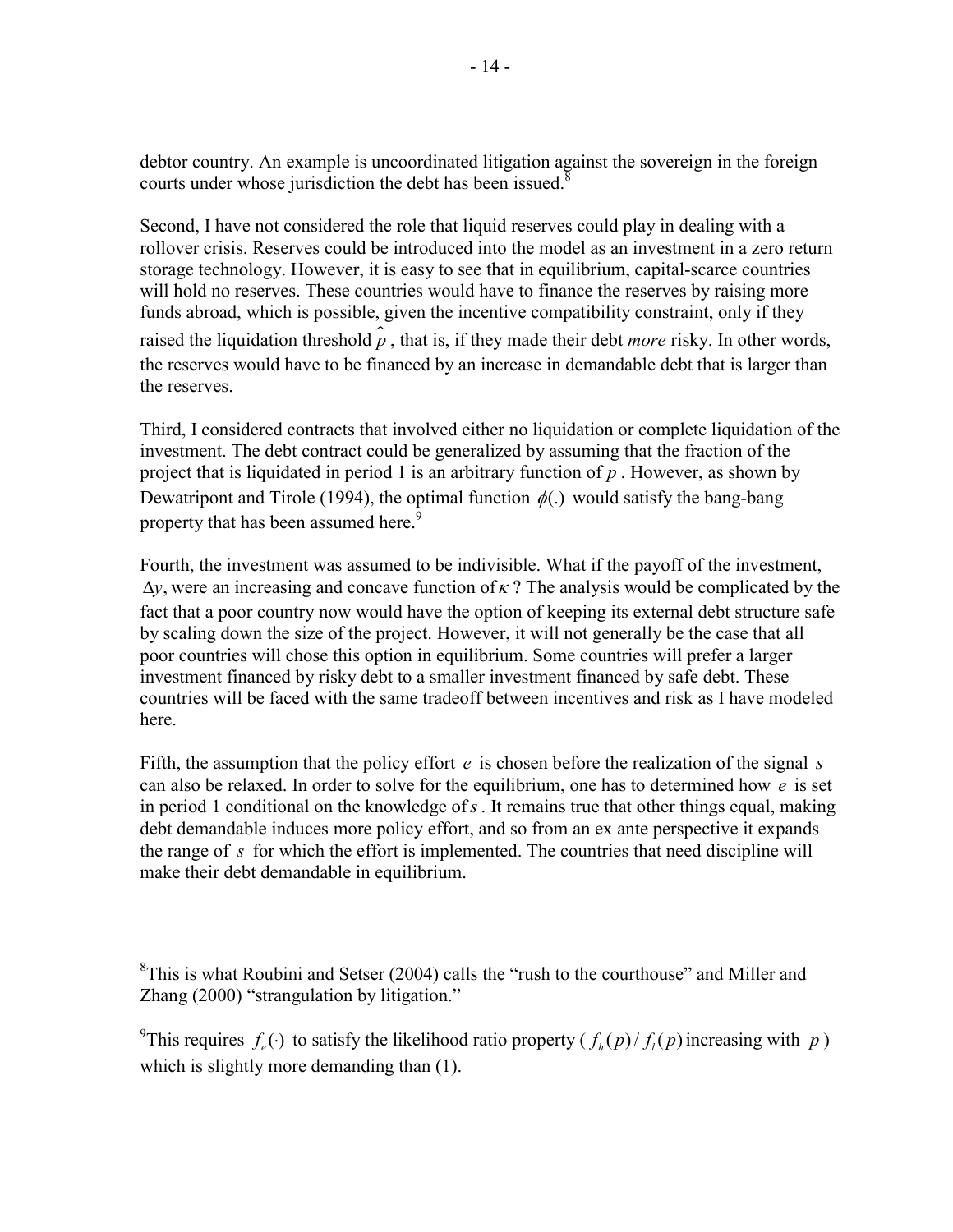An assumption that is less innocuous is that the country cannot issue new debt is period 1. Allowing the government to borrow in period 1 would result in the dilution of period 0 lenders. Dilution gives rise to a set of issues that are interesting, but from which I have abstracted here.

#### **III. ORDERLY DEBT WORKOUTS**

Calls for reforms of the international financial architecture tend to arise after large-scale crises, at a time when the attention of the international community is focused on the ex post inefficiencies involved in debt defaults and restructuring. Thus, analysts often start from the premise that the reforms should aim at facilitating "orderly debt workouts" (see, e.g., Eichengreen and Portes, 1995).

Recent debates have revolved around two main approaches to facilitating orderly debt workouts. In the first one—the contractual approach—countries are encouraged to make their debts easier to renegotiate using contractual features that facilitate the coordination of creditors. The second approach attempts to achieve the same result with a statutory mechanism, such as an international bankruptcy court for sovereigns. This section presents a welfare analysis of different proposals of reform, looking at each approach in turn.<sup>10</sup>

#### **A. Contractual Approach**

To some extent, renegotiability is a feature that is built into the structure of debt ex ante, at the time of lending. Syndicated bank loans are easier to renegotiate than international bonds held by many dispersed creditors. Bonds themselves may or not include clauses that facilitate a successful renegotiation between the debtor and its creditors. These so-called "collective action clauses" include collective representation clauses that allow the debtor to negotiate with a representative of the creditors, and majority enforcement and restructuring clauses that restrict the rights of individual creditors to litigate before and after an agreement has been reached with a majority (Eichengreen, 2003). For example, UK law bonds, unlike those issued in New York, enable the holders of debt securities to call a bondholder assembly in which a majority of bondholders may change the bond's terms of repayment.<sup>11</sup> Buiter and Siebert's (1999) proposal of a contractual clause giving the debtor the option to roll over its debt for a short period could also be classified in this category.

 $10<sub>I</sub>$  do not discuss lending as a last resort, which is supposed to deal with a type of crises that has been ruled out here—self-fulfilling crises.

 $11$ Most sovereign bonds are governed by either English or New York law. While traditional English law contract allows a supermajority of bondholders to amend the bond's financial terms, a traditional New York law contract requires the unanimous consent of all creditors.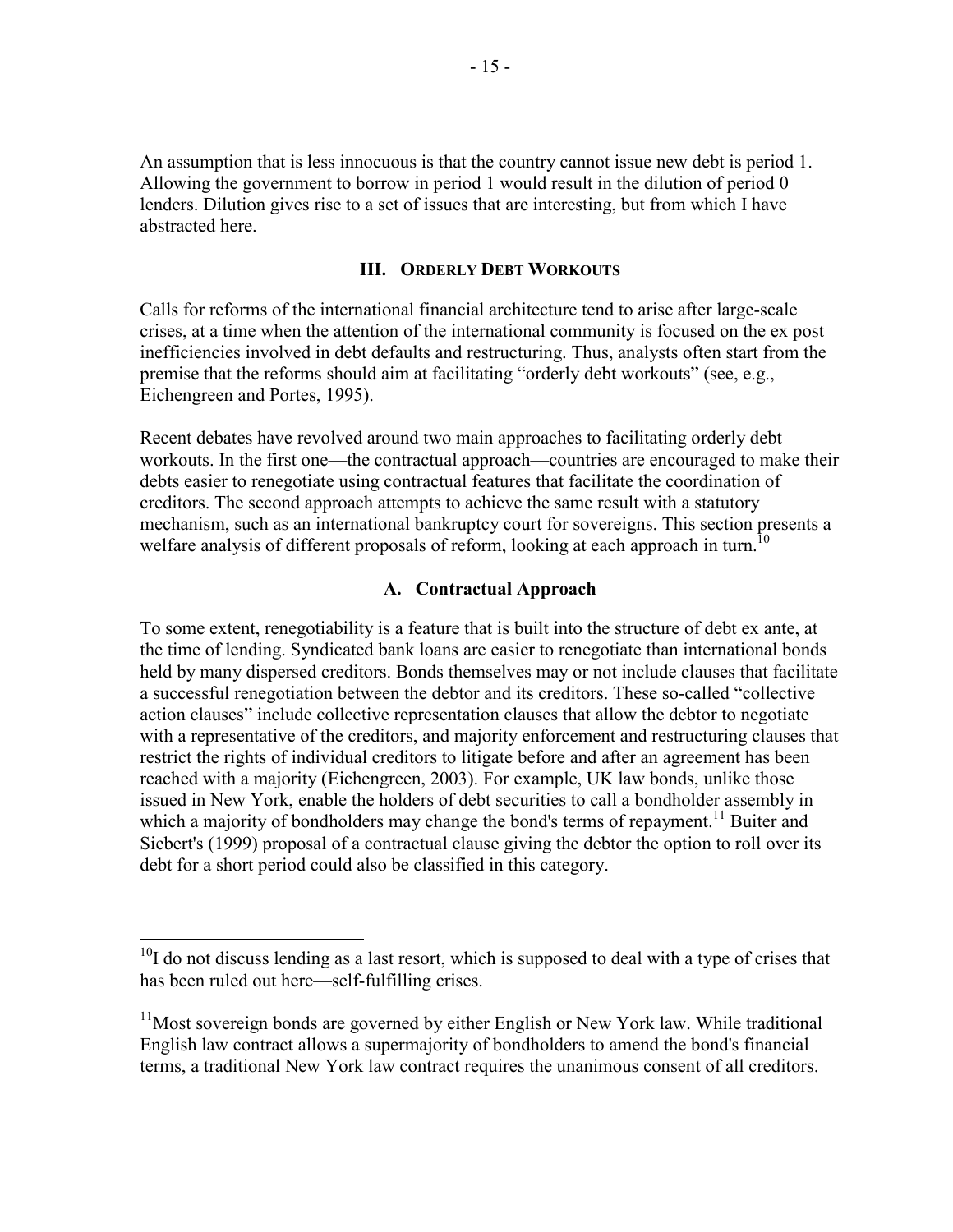The contractual approach has been endorsed by several academics and in some official reports (Eichengreen, 1999; Kenen, 2001; G-10, 1996; G-22, 1998). However, this apparent consensus on renegotiation-friendly clauses masks different views on how intrusive public policy should be in promoting their use. The official community has insisted that although educational efforts might be useful in advertising the merits of collective action clauses, their adoption by market participants should be purely voluntary. By contrast, some proponents of renegotiation-friendly clauses have suggested that their adoption should be subsidized, or even be made mandatory (Eichengreen, 1999; Kenen, 2001; Buiter and Siebert, 1999).<sup>12</sup>

In order to analyze the welfare properties of such clauses, I now consider an extension of the model in which the *renegotiability* of debt is endogenous. Let us assume that capital-scarce countries have the option to put a collective action clause in their demandable debt. A collective action clause specifies that conditional on an incipient debt roll-over crisis.<sup>13</sup> the debtor country may ask the creditors to delegate a representative to negotiate a final repayment  $\tilde{d}_2$  (collective representation) and that the negotiated agreement binds all creditors (collective enforcement). Thus, the debt contract is the same as before, except that  $p < \hat{p}$  triggers a negotiation between the debtor and the creditors rather a liquidation.

If the negotiation takes place like in the Rubinstein (1982) model of alternating offers, there will be no deadweight  $loss<sup>14</sup>$  and the surplus will be shared between the creditors and the debtor according to their relative patience, or cost of waiting. In practice, the cost of waiting is determined, on the side of the creditors and that of the debtor, by different considerations. The debtor government is impatient to reach an agreement with creditors to the extent that staying in default disrupts trade credit and domestic borrowing abroad, or maintains an uncertainty about future fiscal policy that depresses domestic investment and reduces confidence in the domestic economy. A prolonged default may also be costly for creditors to the extent that it reduces the value and the liquidity of their claims. Here, I shall simply

1

<sup>&</sup>lt;sup>12</sup>Eichengreen (1999) and Kenen (2001) argue that the IMF should provide an incentive for countries to adopt the clause by indicating that it is prepared to lend more generously to them. Buiter and Siebert (1999) advocate an agreement among all IMF members that foreigncurrency debt contracts without rollover option would be unenforceable in any member's courts.

<sup>&</sup>lt;sup>13</sup>It is necessary to make the negotiation conditional on an incipient crisis for it to occur *only* when  $p < p$ . If initiating the negotiation were left at the discretion of the debtor, it would occur whenever negotiating would be in the latter's interest, and not necessarily if  $p < p$ .

<sup>&</sup>lt;sup>14</sup>The important point here is that the deadweight loss be *lower* under renegotiation than under liquidation. This loss may not be reduced to zero if bargaining involves inefficient delays due to asymmetric information.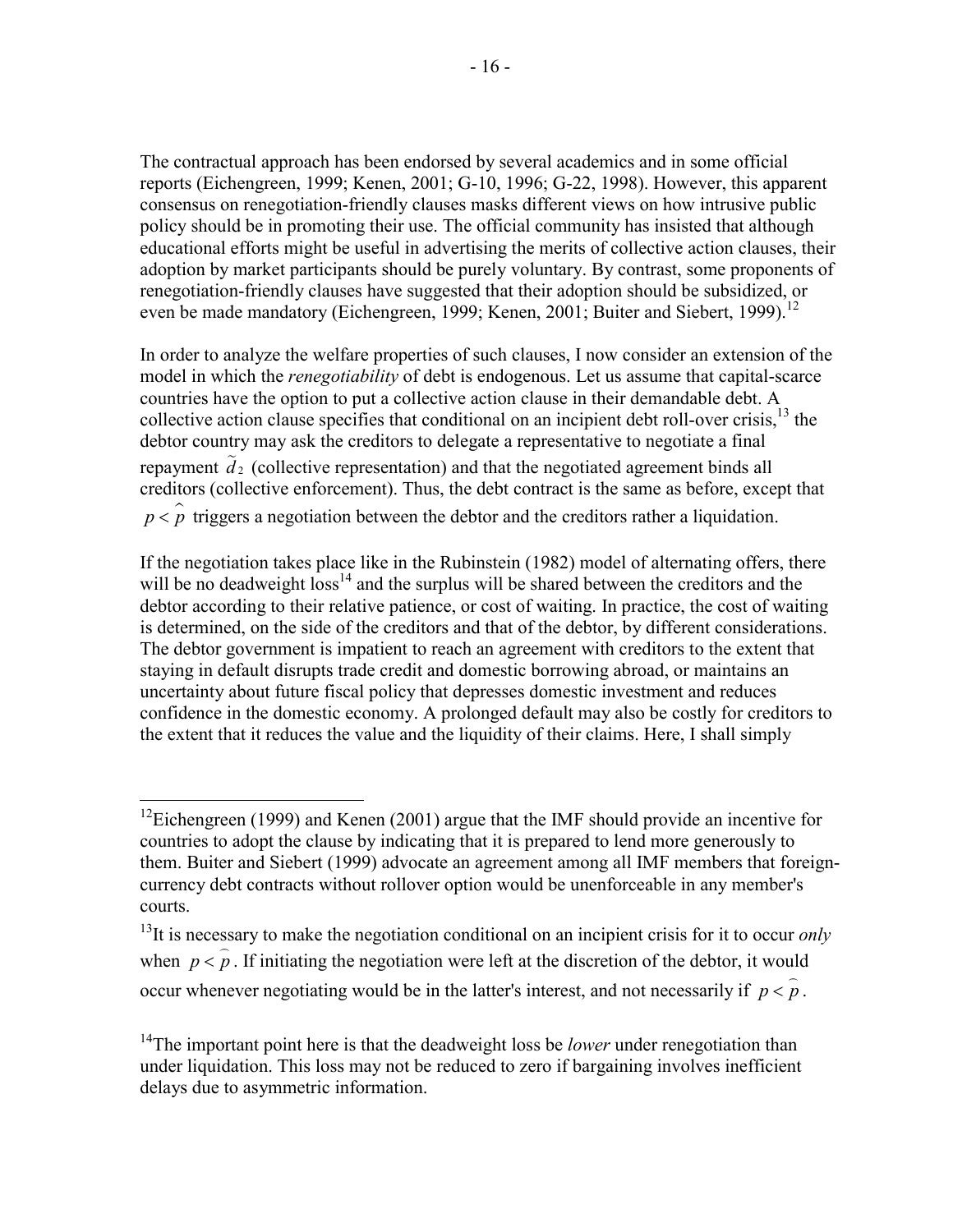assume that the creditors' share of the renegotiation surplus is known ex ante, when the contract is signed. This share (the creditors' bargaining power) is denoted by  $\alpha$ .

Assuming for simplicity that the liquidation value of the investment is equal to zero, the renegotiation surplus is equal to the expected payoff of the investment, *p*∆*y* . If *p* falls below  $\hat{p}$ , there is a negotiation in which the government promises a repayment  $\tilde{d}_2 = \alpha \Delta y$ . The incentive condition to implement a good policy becomes

$$
(1-\alpha)\Delta y \int_{0}^{\hat{p}} p\Delta f(p) dp + (\Delta y - d^{+}) \int_{\hat{p}}^{1} p\Delta f(p) dp \geq \gamma.
$$

The first term on the l.h.s. is negative, implying that the maximum level of incentive-

compatible debt,  $\overline{d}^r$ , is lower than without collective action clause (compare with (10)). By softening the punishment for bad policy, the clause reduces the maximum level of incentivecompatible debt.

The collective action clause puts the ex ante welfare of the countries that adopt it at the firstbest level. The interesting question is which countries adopt the clause in equilibrium. The financing capacity of a country that puts a collective action clause in its debt is given by  $w + V^r(\hat{p})$  with

$$
V^{r}(\hat{p}) = \alpha \Delta y \int_{0}^{\hat{p}} p f_h(p) dp + \overline{d}'(\hat{p}) \int_{\hat{p}}^1 p f_h(p) dp.
$$

 $V^r(\hat{\boldsymbol{p}})$  is increasing with the creditors' bargaining power from a level that is strictly lower than  $V(\hat{p})$  if  $\alpha = 0$  to a level that is strictly higher than  $V(\hat{p})$  if  $\alpha =1$  (compare with (13)). It follows that the wealth threshold above which countries can borrow with a collective action clause,

$$
\underline{w}^r \equiv \kappa - \max_{\hat{p}} V^r(\hat{p}),
$$

could be higher or lower than *w*, depending on whether  $\alpha$  is lower or higher than a threshold  $\alpha$ . For very low values of  $\alpha$ , w' is larger than  $\overline{w}$ , implying that no country puts a collective action clause in its debt (the countries that could adopt the collective action clause do not need it because they do not issue demandable debt).

**Proposition 4.** *Assume that efficient renegotiation can be achieved by putting a collective action clause in the debt contract. Then there is threshold*  $\alpha$  *in the bargaining power of creditors such that,*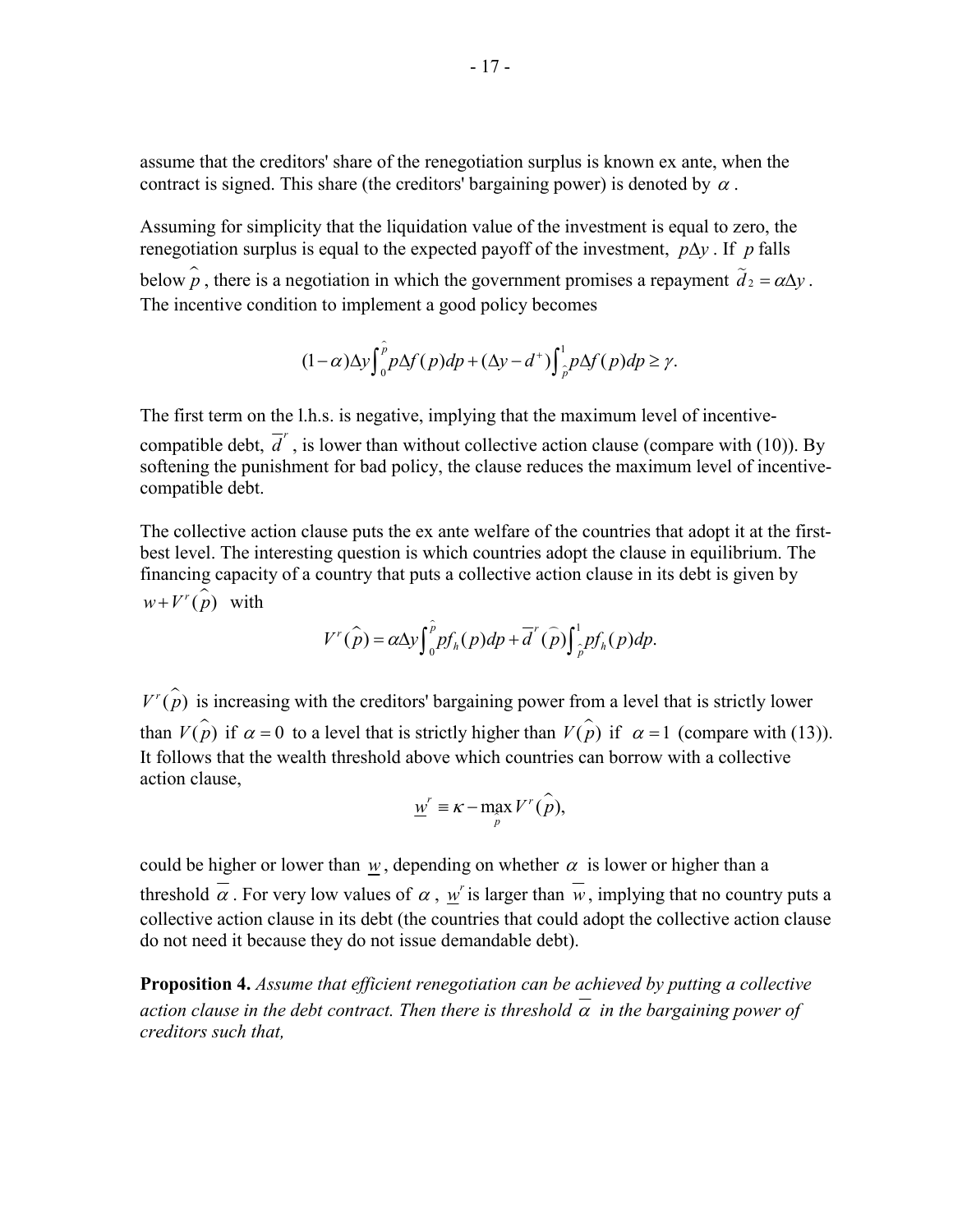• *if*  $\alpha \geq \overline{\alpha}$ , all the countries that issue demandable debt put a collective action clause in it;

• *if*  $\alpha < \alpha$ , the countries issuing demandable debt adopt the collective action clause if and *only if their wealth exceeds a threshold*  $w^r$ ,  $w < w^r \leq w$ . Countries with wealth between w and  $w<sup>r</sup>$  do not put a collective action clause in their debt and remain vulnerable to an *output-reducing debt rollover crisis.* 

A collective action clause involves a trade-off between a benefit (increasing the repayment to creditors conditional on a crisis) and a cost (aggravating debtor moral hazard). Other things equal, increasing the bargaining power of creditors enhances the benefit and reduces the cost of the clause for all countries, inducing more of them to adopt it.

The cost of the clause in terms of moral hazard is larger for poor countries, for which the debt overhang problem is more severe. Below a certain level of wealth, therefore, it may be undesirable or impossible for countries to include a collective action clause in their debt. Including the clause would raise the cost of borrowing to a level where the countries are unable or unwilling to borrow.<sup>15</sup>

Although the countries that adopt the collective action clause see their welfare raised to the first-best level, the model does not imply that public policy has an active role to play in encouraging or mandating the use of these clauses. Some countries will chose not to include them in their debt even after they have been fully informed of their benefits, because it raises excessively their cost of borrowing. This choice is efficient ex ante conditional on the constraints.

Paradoxically, imposing a tax on risky debt may lead to an *increase* in the riskiness of debt in equilibrium. Assume that risky debt (defined as demandable debt without a collective action clause) is taxed at rate  $\tau$ . The debtor country (or the creditors) must pay  $\tau d^+$  to an international agency in period 0. Then the financing capacity of a country issuing risky debt is given by

$$
w+\overline{d}(\widehat{p})\Big(\int_{\widehat{p}}^1 p f_h(p) dp - \tau\Big).
$$

The country's financing capacity is reduced by the tax, implying that in equilibrium the debt's riskiness  $\hat{p}$  must increase in order to levy the same quantity of funds. If some countries issue risky debt in the laissez-faire equilibrium (i.e., if  $w < w^r$ ), then the tax strictly decreases

1

<sup>&</sup>lt;sup>15</sup>Note that the collective action clause might reduce the equilibrium cost of borrowing,  $\overline{d}$ , for the countries that adopt it. These results are consistent with Eichengreen and Mody's (2004) empirical finding that collective-action provisions tend to reduce the interest rate for the less risky issuers, while raising it for the more risky issuers (here, the poor countries).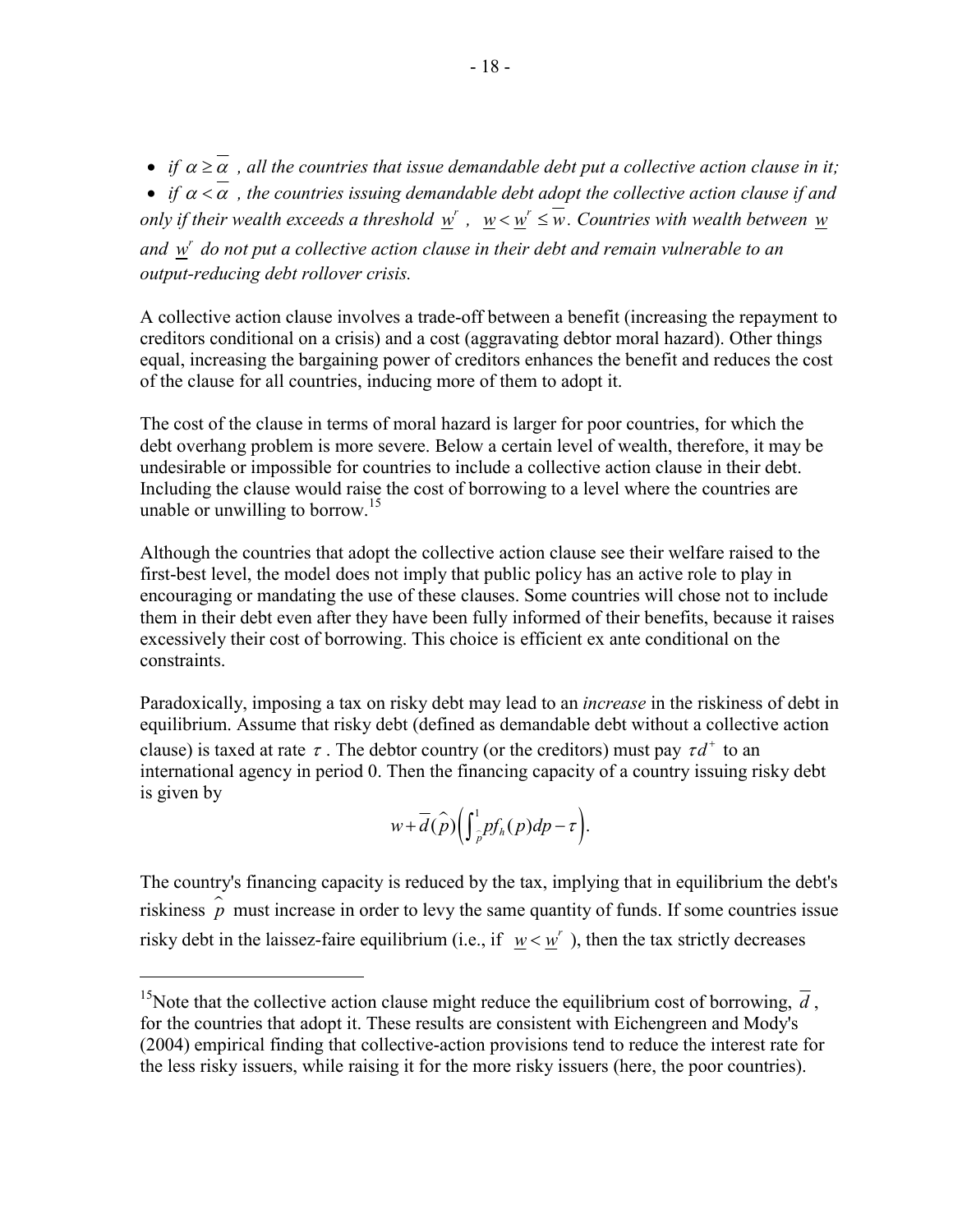their welfare, by rationing some of them out of the international credit market and by increasing the probability of liquidation for the others.<sup>16</sup>

**Proposition 5.** *Taxing risky debt is Paretosuboptimal. This forces the countries that must issue risky debt in equilibrium to make their debt even riskier, or rations them out of the international debt market.* 

## **B. The Statutory Approach**

The renegotiation of debt could also take place in the context of a new legal regime applying the bankruptcy reorganization principles to the resolution of sovereign debt crises.<sup>17</sup> The notion of a bankruptcy regime for sovereigns was promoted by the IMF's First Deputy Managing Director, Anne Krueger (2002) proposal of establishing a Sovereign Debt Restructuring Mechanism (SDRM). This project failed to gain the support of the international community in 2003, after it had been criticized by the investor community and some scholars, on the grounds that it was going to weaken creditor rights and dry up the market for sovereign debt ex ante (Institute of International Finance, 2002; Shleifer, 2003).

The case for the statutory approach rests on the belief that efficient renegotiation between sovereigns and their creditors *cannot* be achieved in a purely contractual way (Schwarcz, 2000; Krueger, 2002; Bolton, 2003). This skepticism is related to the fact that in the real world (unlike in my model), sovereign debt is composed of many debt isues. In order to achieve efficient renegotiation it would be necessary make each debt issue contingent on the other ones, which is difficult to do without a statutory mechanism.

The multiplicity of debt issues raises at least two problems for the contractual approach. First, coordination failures could arise between creditors holding different debt issues. Bond clauses can help to coordinate the restructuring of a single bond, but do not provide a framework to coordinate creditors across different bond issues (Schwarcz, 2000; Krueger, 2002). This is likely to be a problem in debt restructuring negotiations as complex as the one currently underway in Argentina, which requires changing the terms of more than 90 international bonds.

Second, the lenders might accept a collective action clause in their bonds only at the condition that all future issues contain a similar clause—a commitment that sovereigns cannot credibly make at any given point in time. This nonexclusivity problem might result in debt being excessively difficult to restructure in equilibrium under the contractual approach, even from an ex ante point of view (Bolton, 2003; Bolton and Jeanne, 2004).

<sup>&</sup>lt;sup>16</sup>The potential welfare benefit of the expenditure financed by the tax is not counted.

 $17$ The notion of a "bankruptcy court for sovereigns" has a long history that goes back to Adam Smith. It was popularized in the 1990s by Sachs (1995). See Rogoff and Zettelmeyer (2002) for a review of the recent developments in this proposal.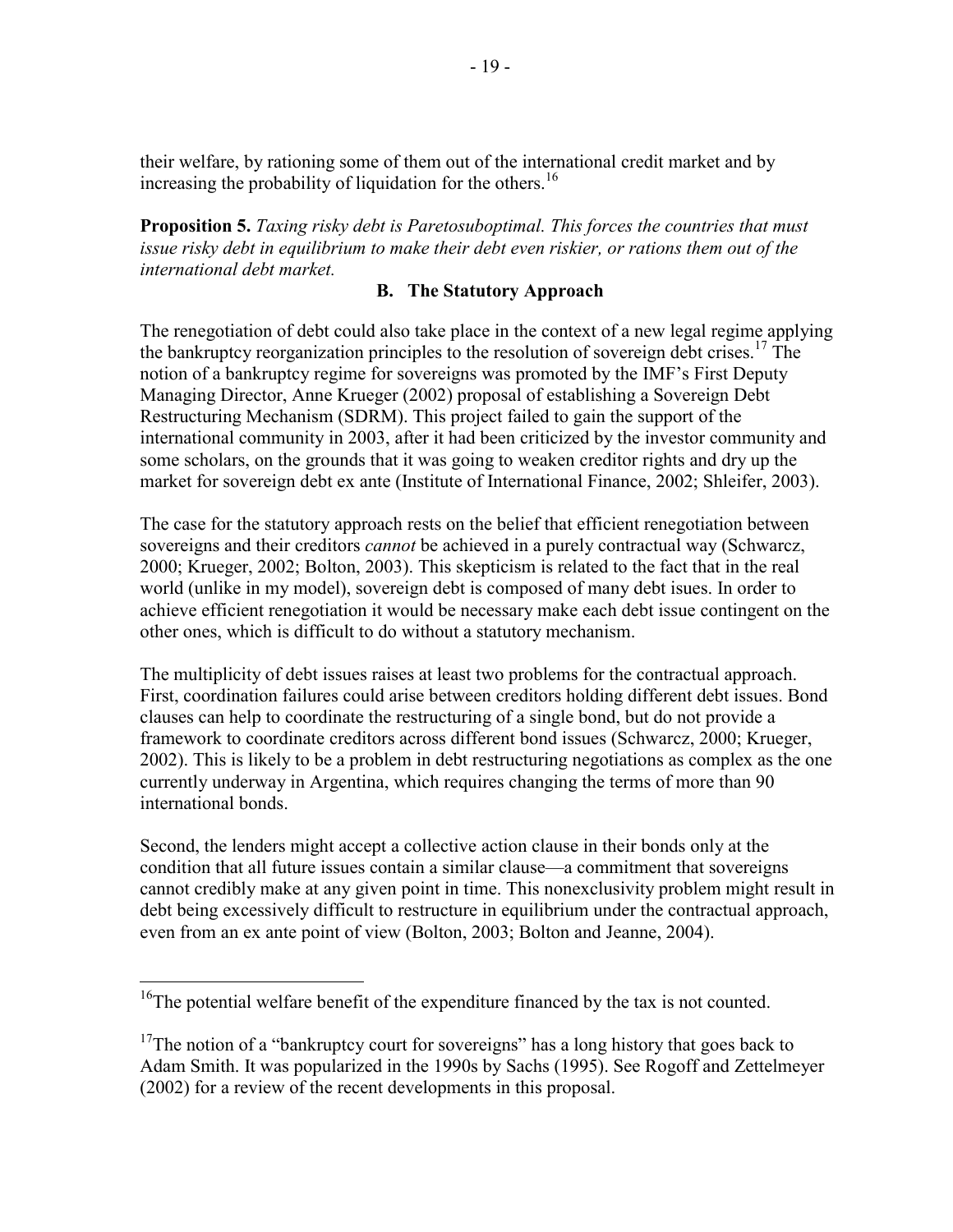These two problems reflect a plausible form of incompleteness in sovereign debt contracts the impossibility of making each contract contingent on the whole set of contracts. In this perspective, the role of a bankruptcy regime for sovereigns is to "complete the contracts" by specifying the rules by which individual bond issues will be restructured in a default conditional on the aggregate debt structure.<sup>18</sup>

Coming back to the model, let me represent a bankruptcy court as an institution that allows sovereigns to negotiate with their creditors in the same conditions as with a collective action clause. The difference with collective action clauses is that the bankruptcy regime is not optional: countries cannot opt out of the right to file for bankruptcy in the event of a roll-over crisis.<sup>19</sup> The impact of the bankruptcy court, therefore, is the same as that of making collective action clauses mandatory in the previous section.

**Proposition 6.** *The welfare properties of a bankruptcy regime for sovereigns depend on the bargaining power of creditors*α *.* 

• If  $\alpha > \alpha$ , the bankruptcy regime strictly increases the volume of credit flows to *periphery countries and increases their welfare.* 

• If  $\alpha < \alpha$ , the bankruptcy regime strictly decreases the volume of credit flows to *periphery countries; it strictly increases the welfare of countries with wealth in the interval*   $[w^r, w]$ , and strictly decreases the welfare of the countries with wealth in the interval  $[\underline{w}, \underline{w}^r]$ .

A statutory bankruptcy regime increases the welfare of the countries that retain access to the international debt market, but may aggravate credit rationing. In the latter case, the welfare inequality between rich and poor countries is aggravated, since it is the richest countries of the periphery that gain and the poorest that loose.

If  $\alpha$  is large enough (i.e., if the court puts a large weight on the interest of creditors) the court generates a Pareto improvement in world welfare. This illustrates the importance of distinguishing renegotiation-friendly and creditor-friendly reforms. Renegotiation will not harm the creditors if they have a lot of bargaining power in the renegotiation. In fact, the objective of the reform should be to make debt *both* renegotiation-friendly *and* creditorfriendly, while keeping the deadweight loss of the renegotiation to a minimum.

This raises the question of how the bargaining power of creditors,  $\alpha$ , can be raised in the bankruptcy regime. This may be difficult in practice, especially in the sovereign context

<sup>&</sup>lt;sup>18</sup>See Bisin and Rampini (2004) for an analysis of corporate bankruptcy regimes along those lines.

 $19$ The aggregation and nonexclusivity problems would not be solved if some bond issues could be exempted from the bankruptcy mechanism.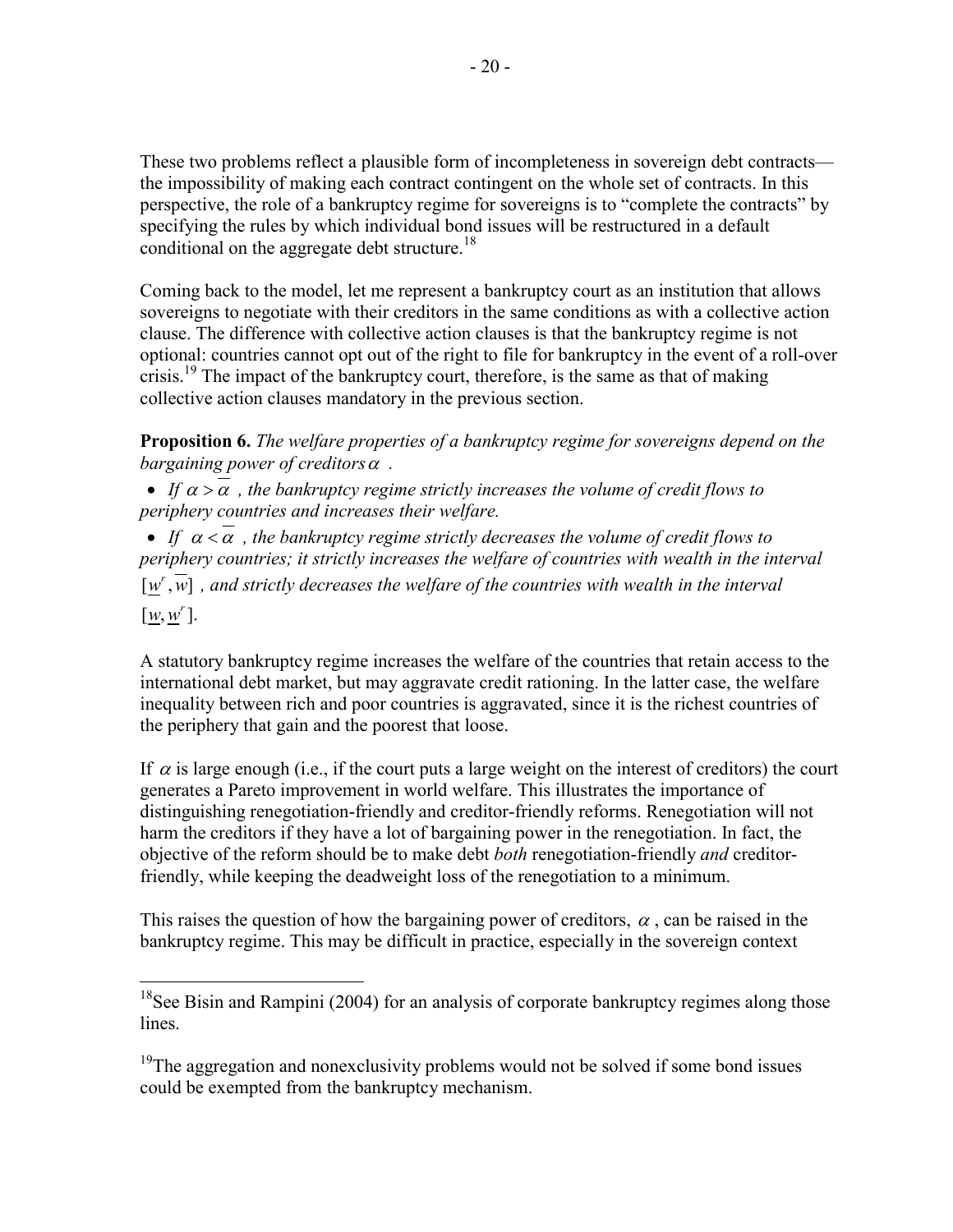where the position of creditors is already weakened by the absence of collateral (Shleifer, 2003). As mentioned above, if the negotiation involves alternate offers, the bargaining power of each party is determined by their relative cost of waiting, which in turn depends in a complex and unpredictable way on the broader context of the crisis. One question for future research is whether one can design robust bargaining rules that enhance the power of creditors while keeping the negotiation short.<sup>20</sup>

One reason that the bankruptcy regime weakens the incentives is that it grants its protection to all debtors conditional on a crisis, irrespective of their pre-crisis policies. This suggests that a system of gate-keeping restricting the protection of the court to countries with good pre-crisis policies could enhance the incentives, even relative to laissez-faire. Indeed, one can show that such a scheme, if feasible, would put the world economy at the first-best, independently of the creditors' bargaining power (the proof is given appendix).

# **Proposition 7.** *A bankruptcy regime that grants its protection only to sovereigns with good pre-crisis policies puts the world economy at the first-best.*

Establishing a bankruptcy regime with gate-keeping is the best of the reforms we have considered so far and it is important to understand why. Essentially, the reason is that gatekeeping addresses the basic source of inefficiency in this model, which is not the creditors' failure to coordinate but the incompleteness of sovereign debt contracts.

Risky debt debt contracts are made contingent on *e* indirectly, by means of a threat of a liquidation contingent on *p* . Coordination failures between creditors are just a way of making the threat of liquidation credible. However, risky debt involves a collateral damage: costly crises may occur even if *e* is high, following a low realizations of *s*. A bankruptcy regime with gate-keeping removes the collateral damage by introducing a direct contingency on *e* . In other words, the bankruptcy regime should complete the sovereign debt contracts not only in the sense of making them renegotiable, but also in making this renegotiation contingent on pre-crisis policies.

I conclude this section with two remarks on the feasibility of gate-keeping. First, effective gate-keeping requires the bankruptcy court to develop some jurisprudence on what constitute good and bad policies. It is the clearsightedness of the court in judging the quality of debtor country pre-crisis policies that allows the contracting parties to effectively complete the sovereign debt contracts. Although reaching a clear-cut judgment on the causes of a debt

 $20$ The bankruptcy regime could specify that the creditor representative makes a take-or-leave offer. But that would not be credible. Once coordinated, the creditors will not proceed with the liquidation if the sovereign rejects the offer. They would make a counter-offer and the game would be like in Rubinstein (1982).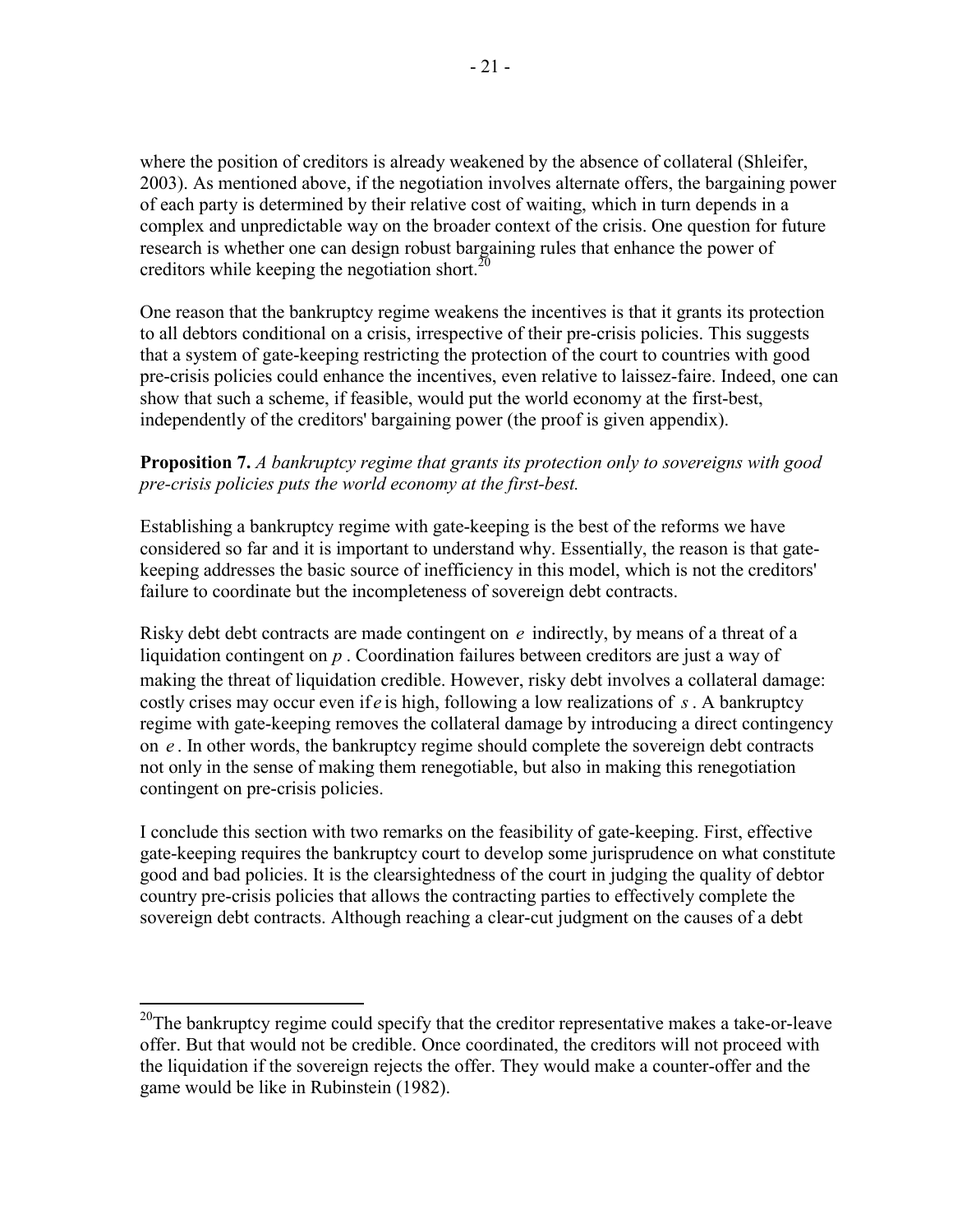crisis is certainly very difficult in the real world,<sup>21</sup> the optimality of gate-keeping does not require the court to be right 100 percent of the time.<sup>22</sup>

The other problem that may undermine the effectiveness of gatekeeping is the risk of excessive forbearance. Gate-keeping is not time consistent. Ex post, the court may be tempted to restructure the debt of insolvent sovereigns irrespective of their pre-crisis policies, given that a liquidation decreases the welfare of both the debtors and creditors. In order to minimize this risk, it is important that the bankruptcy regime have a governance that insulates it from short-term political influences. $^{23}$ 

# **IV. CONCLUDING COMMENTS**

This paper presents a model of external debt rollover crises which, although stylized, is versatile enough to lend itself to the analysis of a number of questions that have been discussed in the recent debates on the international financial architecture. The endogeneity of the debt structure implies that the normative analysis has to go beyond statements that shortterm debt is "bad" and should be discouraged, or that creditors should be coordinated in a crisis. These statements are correct in an ex post sense, but from an ex ante perspective, dangerous liability structures arise for a reason. The design of the optimal public intervention should take into account the underlying cause of financial fragility, and the theoretical framework presented in this paper helps to clarify how this might be done.

This model has abstracted from a number of issues that may be quite relevant in the real world. One such issue is financial contagion. There are a number of channels of contagion between private and public debtors, and within and across countries (De Bandt and Hartmann, 2002). Because of the negative externality associated with contagion, there could be *too much* risky debt in equilibrium, creating some scope for welfare-improving taxes or subsidies (Eichengreen, 2003).

Risky debt could, however, also entail a *positive* externality when there are multiple domestic borrowers. Individual private borrowers do not internalize the disciplining effect of their debt's riskiness on domestic policies. As a result of this dual agency problem, there might be *too little* short-term debt in the private sector in equilibrium (Tirole, 2003).

 $\overline{a}$ 

 $^{22}$ In the model, imperfect gate-keeping is better than no gate-keeping in the following sense: if the court grants its protection with probability 1 ( $\pi$ ) after good (bad) pre-crisis policies, then reducing  $\pi$  is Pareto-improving. The probability of error  $\pi$  does not have to be equal to zero for gate-keeping to improve welfare.

 $^{23}$ Which, some argue, is not the case of the IMF (De Gregorio and others 1999).

<sup>&</sup>lt;sup>21</sup>Sovereigns already enter formal or informal contracts with policy-contingent payoffs (examples include IMF-supported programs), a practice that is presumably based on the premise that assessing the quality of country policies is possible.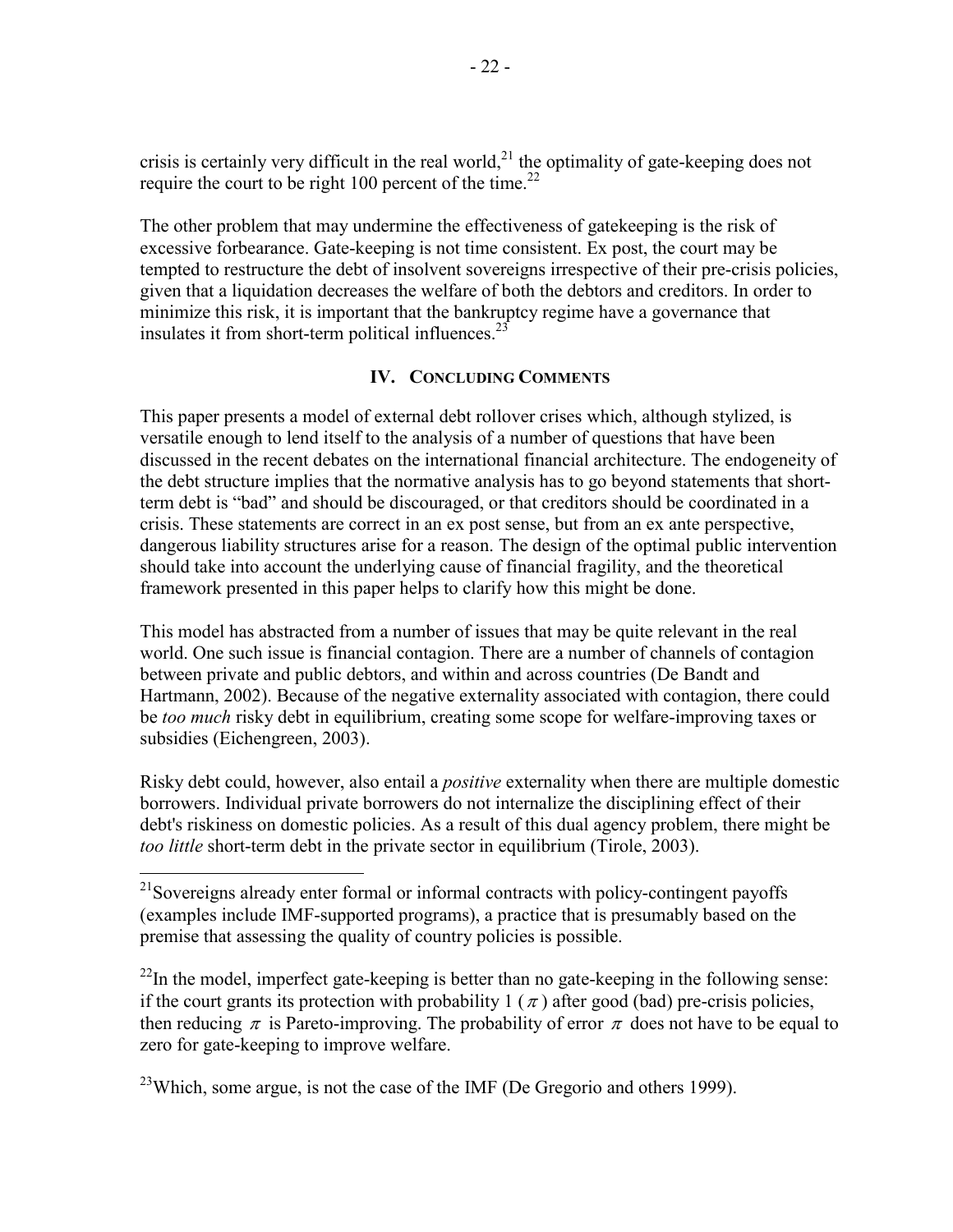Finally, the analysis could be extended to encompass other agency problems besides those between debtors and creditors, in particular political agency problems between citizens and their governments. In this paper, it was unambiguously optimal to relax the credit constraints in the international debt market, because governments were assumed to be benevolent. The welfare analysis would be very different if decisions were taken by self-interested policymakers who did not maximize domestic welfare. Rationing policymakers, then, could increase the welfare of their citizens.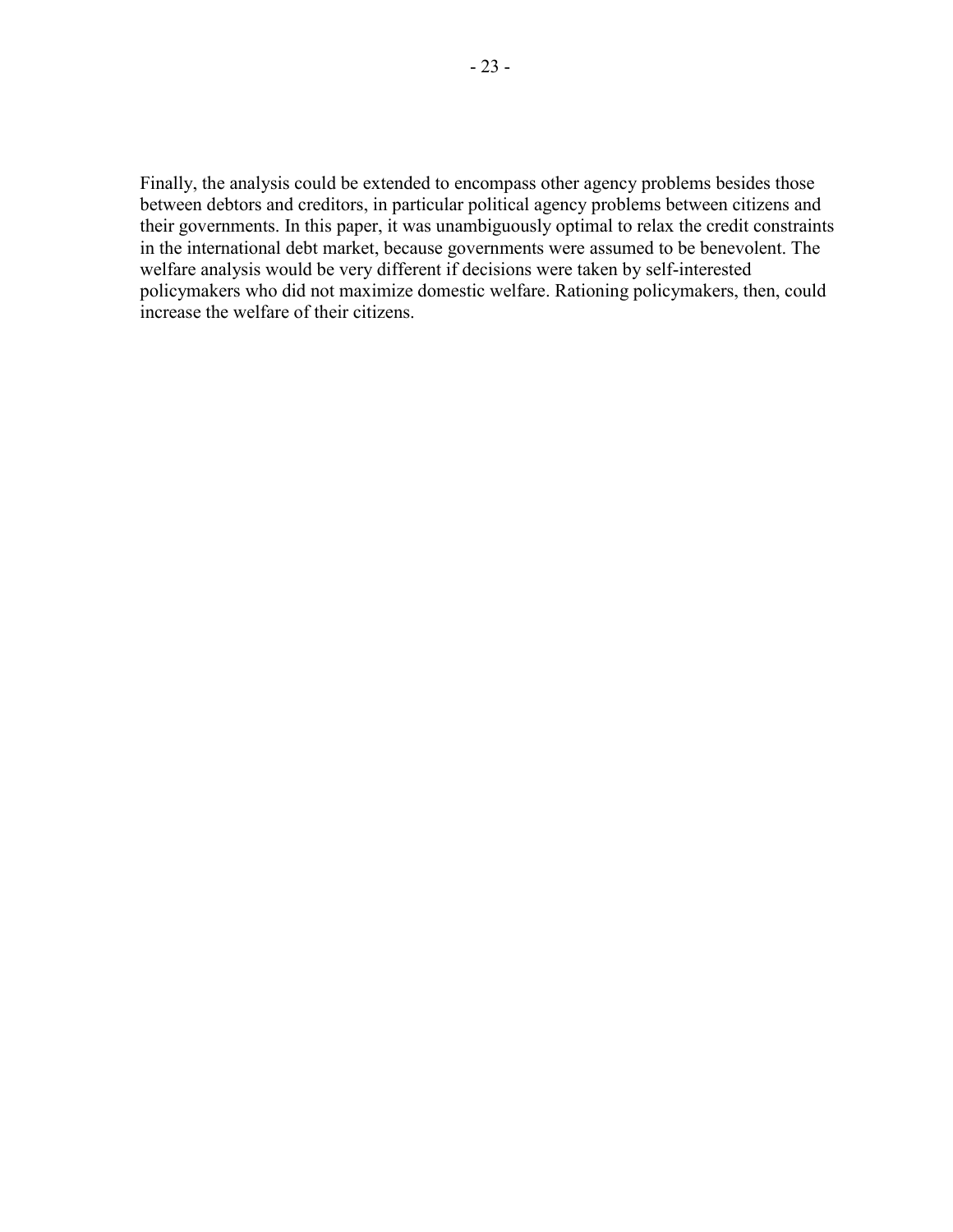#### **I. PROOF OF PROPOSITION 3**

Let us determine the conditions under which an optimal risky debt contract,  $\hat{\mu}_1(d_1, d_2, \hat{\rho}) = (\hat{\mu}_1, \hat{\mu}_2 + \hat{d}, \hat{\rho})$ , can be implemented by a demandable debt contract  $(d_1, d_2, \delta_1, \delta_2)$ . Because  $d_1 = y_1$ ,  $\delta_1$  is repaid by liquidating the investment.

Assume  $\delta_2 \leq \overline{d}$ . An individual creditor liquidates if this yields a higher expected payoff than not liquidating,

$$
d_1 + \min\left(\delta_1, \frac{\lambda}{\ell}\right) + \underline{y} + p(\overline{d} - \delta_2) > d_1 + \underline{y} + p\overline{d},
$$

where  $\ell \in [0, 1]$  denotes the fraction of creditors who liquidate. The net payoff from liquidating for an individual creditor is,

$$
L = \min\left(\delta_1, \frac{\lambda}{\ell}\right) - p(e, s, \phi)\delta_2.
$$

It is the period 1 payoff from liquidating (equal to the face value of the repayment,  $\delta_1$ , if the investment is not fully liquidated, and to  $\lambda/\ell$  if the investment is fully liquidated and the liquidating creditors share  $\lambda$ ) minus the expected value of the reduction in the period 2 repayment.

Figure 4 shows how the net payoff L depends on the number of liquidating creditors  $\ell$ , using  $\phi = (1 - \ell \delta_1 / \lambda)^+$  and assuming that demandable debt is equal to the liquidation value of the investment ( $\delta_1 = \lambda$ ). There are two cases to consider. If  $p(e, s, 1)\delta_2 < \delta_1$ , that is if it is rational for an individual creditor to liquidate even when no other creditor does, there is one unique equilibrium in which the investment is completely liquidated (point A). If  $p(e, s, 1)\delta_2 \geq \delta_1$  each individual creditor is willing to to roll over if all other creditors do the same. Hence there is an equilibrium in which all creditors roll over (point B). The bad equilibrium in which no creditor rolls over still exists (point A).

Assuming away self-fulfilling crises, the Nash equilibrium between creditors holding demandable debt implies the same liquidation rule as in the optimal risky debt contract if one can find  $\delta_2 \le \overline{d}$  such that  $\hat{p} = \delta_1 / \delta_2$  for  $\delta_1 = \lambda$ . This is true if  $\lambda \le \hat{p}\hat{d}(\hat{p})$  for all the values of  $\hat{p}$  in [ $p, p^*$ ] that may be used in optimal risky debt contracts. A sufficient condition is

 $\lambda \leq p \overline{d}(0)$ .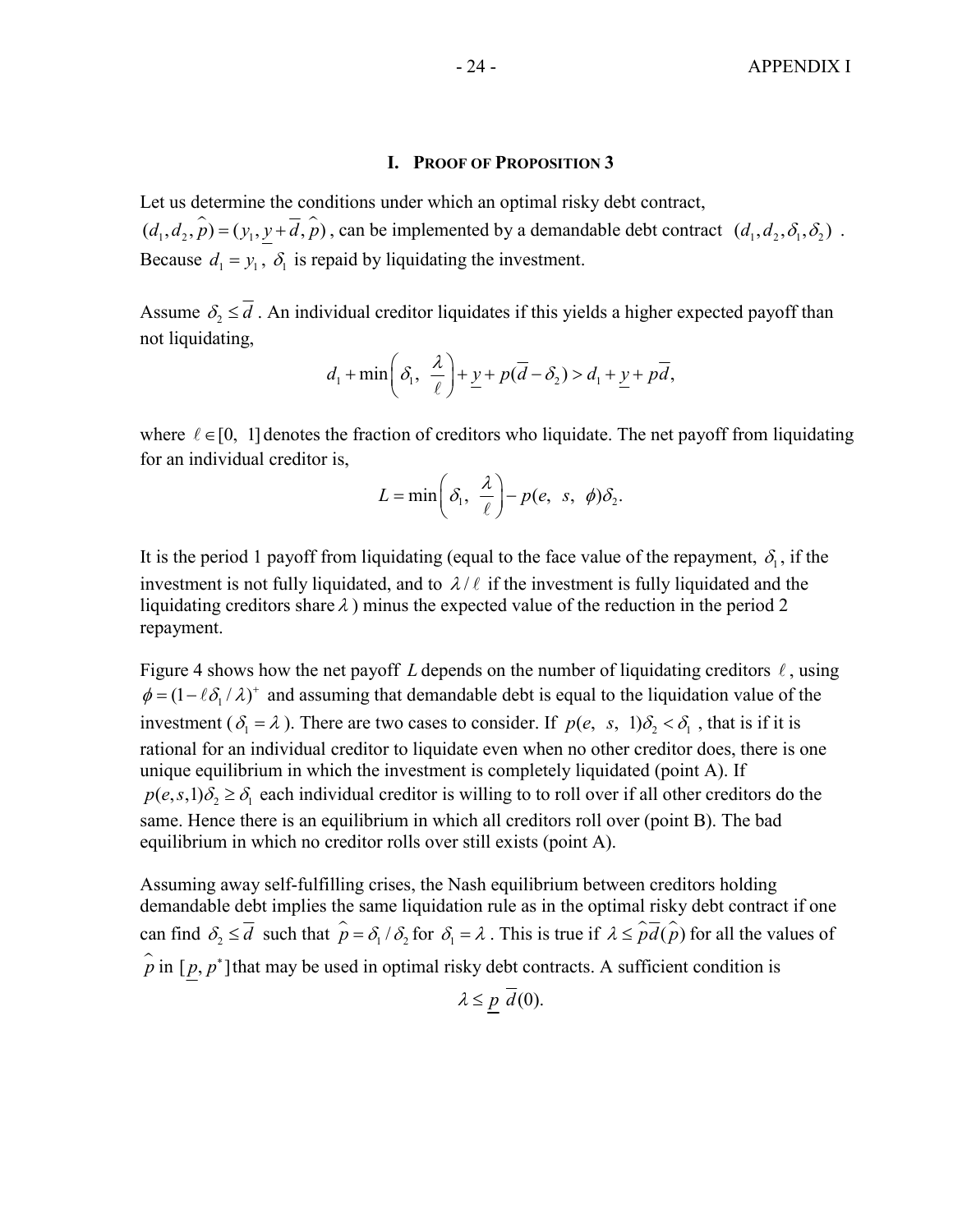#### **II. PROOF OF PROPOSITION 7**

The proposition will be proved by showing that the maximum pledgeable output of the project,  $V^r$ , is larger than  $\kappa$ . Thus all countries can finance the project with incentive-compatible debt. They implement good policies, and receive the protection of the court in the event of default, which puts their ex ante welfare at the first-best level.

The maximum pledgeable output of the project is

$$
V^r = \alpha \Delta y \int_0^{\hat{p}} p f_h(p) dp + \overline{d}^r \int_{\hat{p}}^1 p f_h(p) dp,
$$

where  $\overline{d}^r$  satisfies the incentive condition

$$
(1-\alpha)\Delta y \int_{0}^{\hat{p}} p f_h(p) dp + (\Delta y - \overline{d}') \int_{\hat{p}}^1 p \Delta f(p) dp = \gamma.
$$

Differentiating these equations gives

$$
\frac{\partial V^r}{\partial \alpha} = \Delta y \int_0^{\hat{p}} p f_h(p) dp + \frac{\partial \overline{d}^r}{\partial \alpha} \int_{\hat{p}}^1 p f_h(p) dp
$$

$$
= \Delta y \int_0^{\hat{p}} p f_h(p) dp \left( 1 - \frac{1}{\int_{\hat{p}}^1 p \Delta f(p) dp} \right),
$$

which is strictly negative because  $\int_{\rho}^{1} p \Delta f(p) dp$  is smaller than 1. It follows that *V*<sup>*r*</sup> is strictly decreasing with  $\alpha$ . Hence it is sufficient to show that  $V^r$  may be larger than  $\kappa$  even for  $\alpha = 1$ . This is true since  $V' = p(h)\Delta y > \kappa$  for  $\alpha = \hat{p} = 1$ . So there is a  $\hat{p} < 1$  such that  $V' = \kappa$ .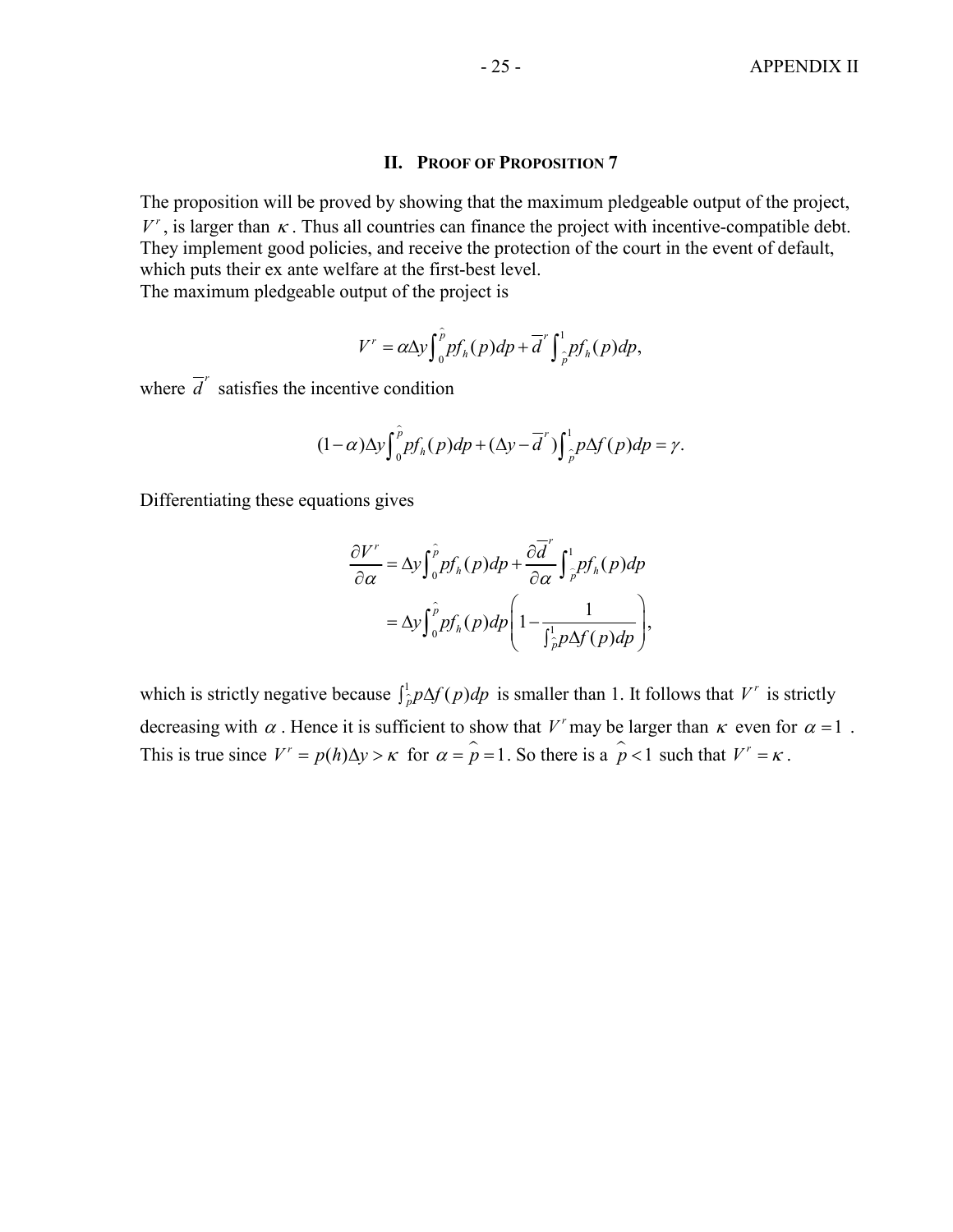**Figure 1. Conditional Probability Distribution Function of the Project's Probability of Success** 

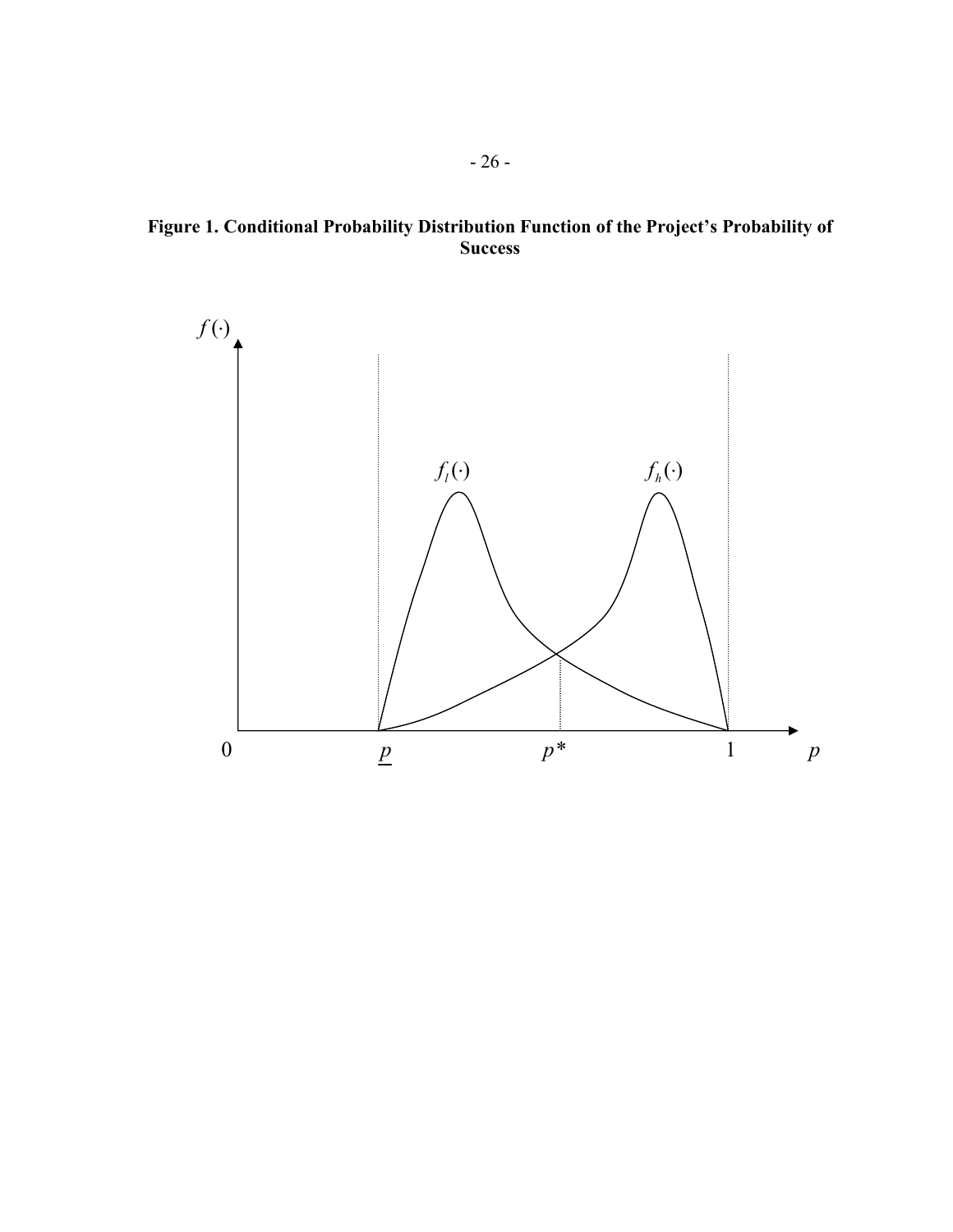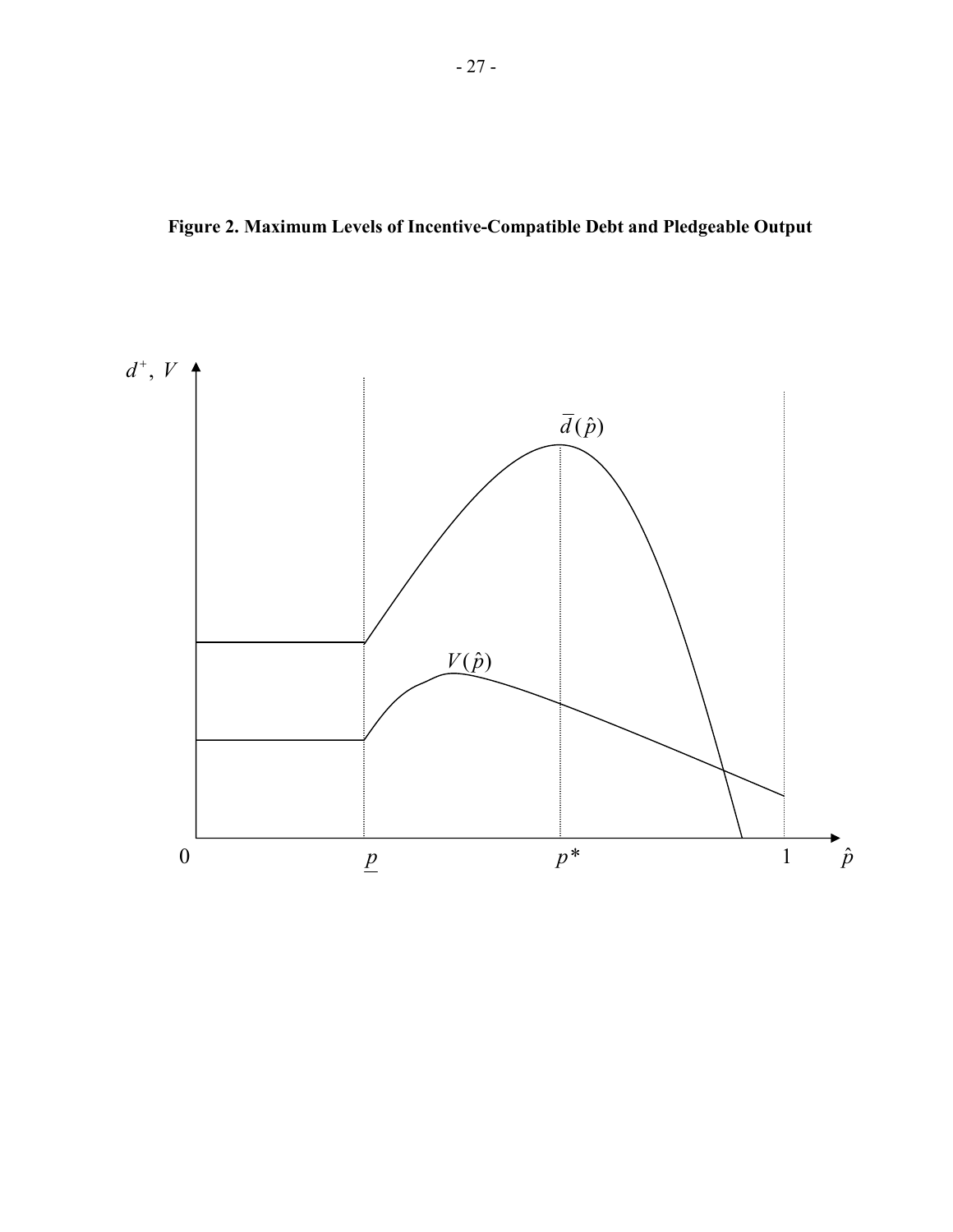

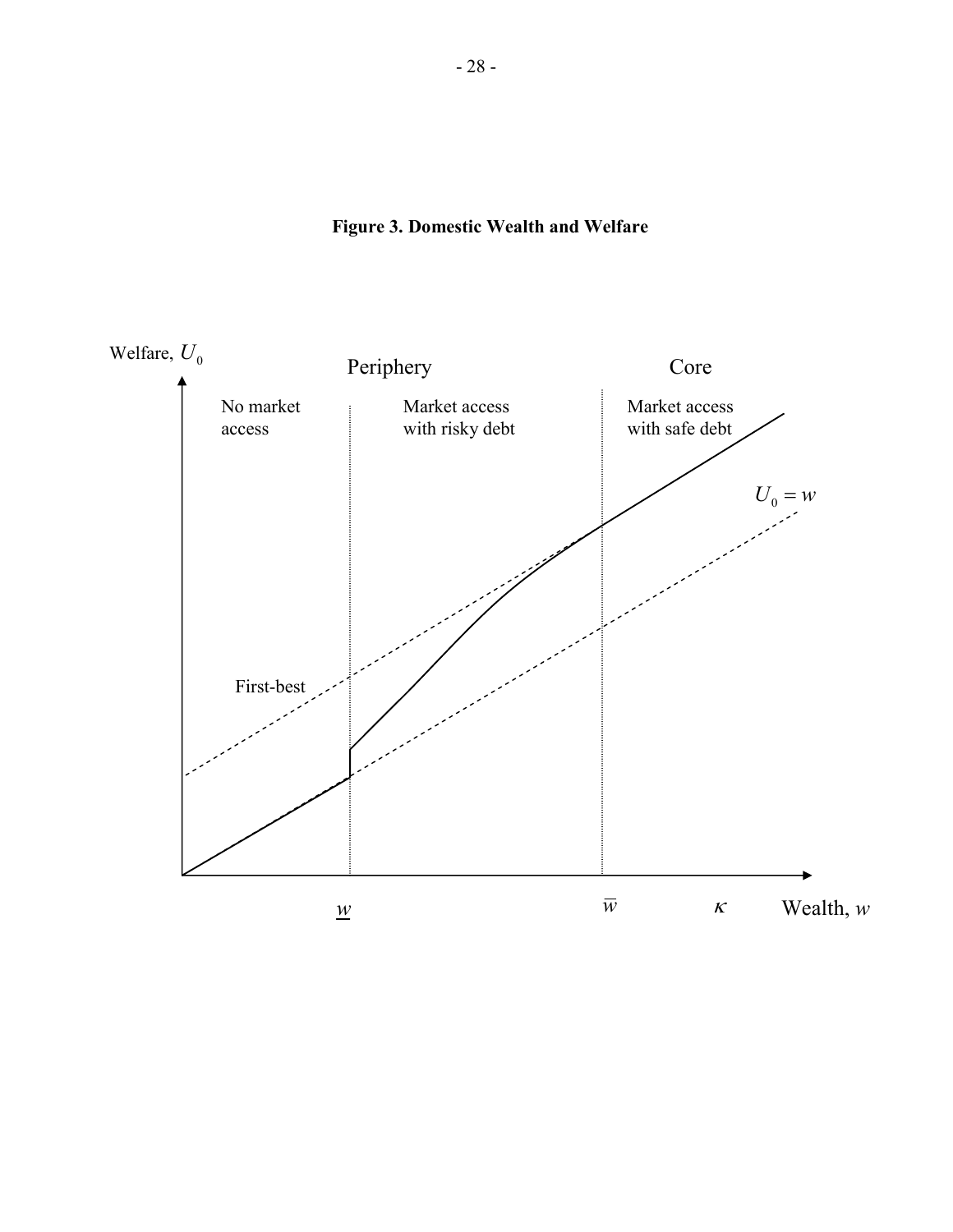

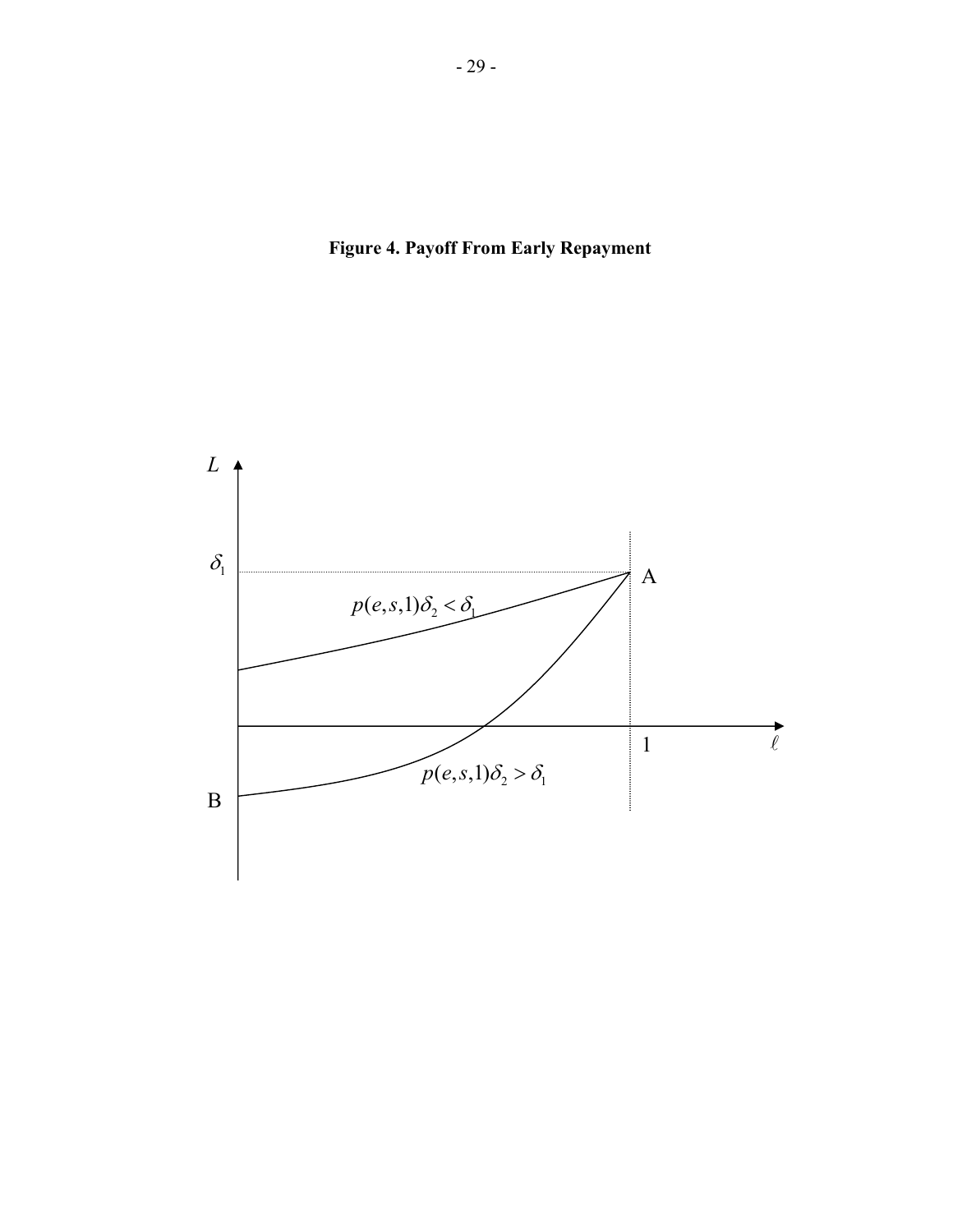#### **REFERENCES**

- Berglöf, Erik, and Ernst-Ludwig von Thadden, 1994, "Short-term Versus Long-term Interests: Capital Structure With Multiple Investors," *Quarterly Journal of Economics*, Vol. 109, pp. 1055–84.
- Bisin, Alberto, and Adriano Rampini, 2004, "Exclusive Contracts and the Institution of Bankruptcy," (unpublished; Evanston, IL: Northwestern University).
- Bolton, Patrick, 2003, "Towards a Statutory Approach to Sovereign Debt Restructuring: Lessons from Corporate Bankruptcy Around the World," *Staff Papers,* International Monetary Fund, Vol. 50, pp. 41–71.
- ———, and David S. Scharfstein, 1996, "Optimal Debt Structure," *Journal of Political Economy*, Vol. 104, pp. 1–25.
- Bolton, Patrick, and Olivier Jeanne, 2004, "Structuring and Restructuring Sovereign Debt: the Role of Seniority," (unpublished; Washington: International Monetary Fund).
- Buiter, Willem H., and Anne Siebert, 1999, "UDROP: A Contribution to the New International Financial Architecture," *International Finance*, Vol. 2, pp. 227–47.
- Calvo, Guillermo, and Pablo Guidotti, 1990, "Indexation and Maturity of Government Bonds: An Exploratory Model," in *Capital Markets and Debt Management,* ed. by R. Dornbusch and M. Draghi (Cambridge: Cambridge University Press), pp. 52–82.
- Chang, Roberto, and Andrés Velasco, 1999, "Liquidity Crises in Emerging Markets: Theory and Policy," in *NBER MacroAnnual*, ed. by Ben Bernanke and Julio Rotemberg (Cambridge, Massachusetts MIT Press).
- Chui, Michael, Prasanna Gai, and Andrew Haldane, 2002, "Sovereign Liquidity Crises: Analytics and Implications for Public Policy," *Journal of Banking and Finance,* Vol. 26, pp. 519–46.
- De Bandt, Olivier, and Philipp Hartmann, 2002, Systemic Risk: A Survey, in *Financial Crisis, Contagion and the Lender of Last Resort: A Book of Readings,* ed. by C. Goodhart and G.Illing (Oxford and New York: Oxford University Press), pp. 249–98.
- De Gregorio, Jose, Barry Eichengreen, Takatoshi Ito, and Charles Wyplosz, 1999, *An Independent and Accountable IMF:* Geneva Reports on the World Economy 1 (London: Centre for Economic Policy Research). Available via the web at *[http://www.cepr.org/pubs/books/P130.asp.](http://www.cepr.org/pubs/books/P130.asp)*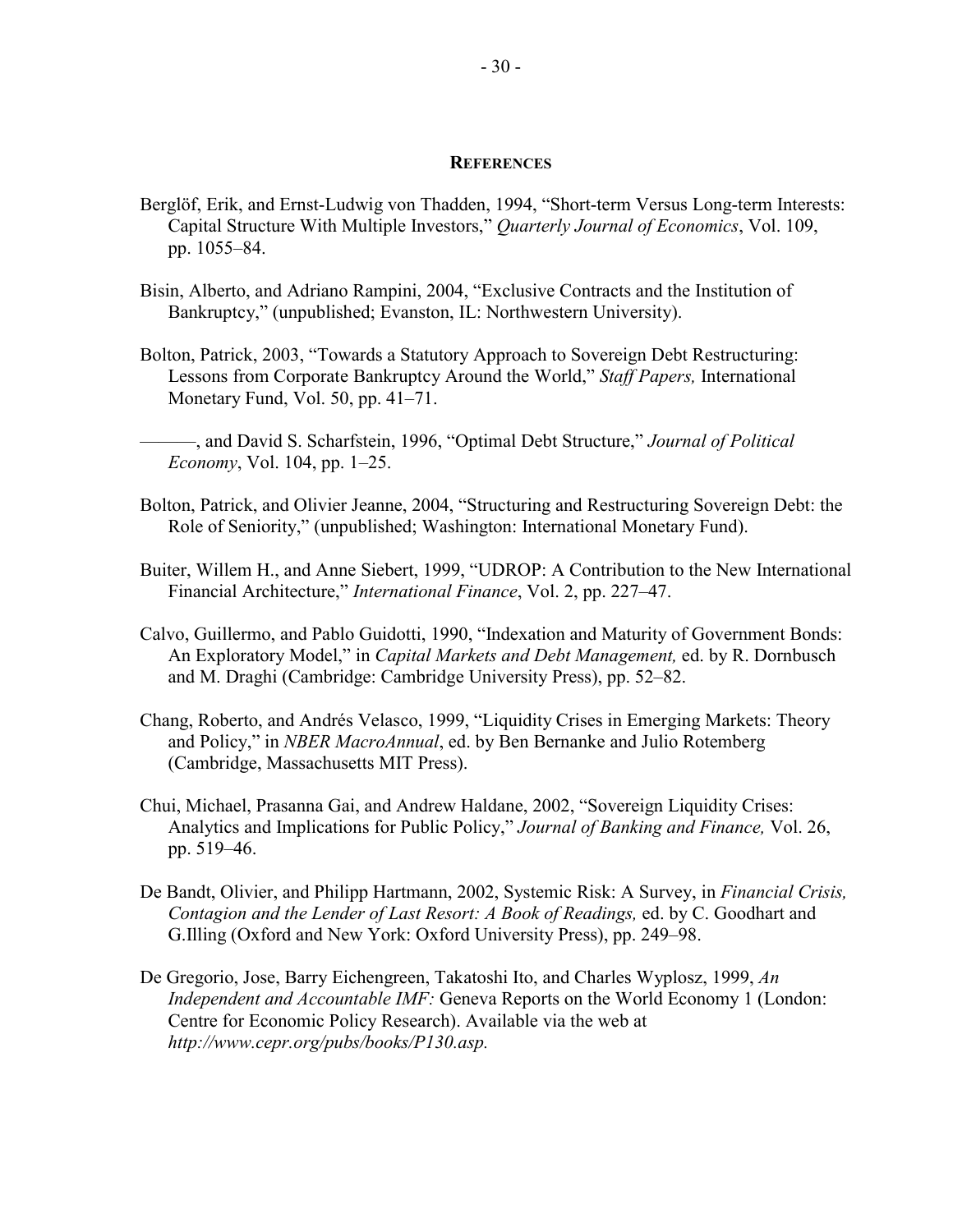- Detragiache, Enrica, and Antonio Spilimbergo, 2004, "Empirical Models of Short-Term Debt and Crises: Do They Test the Creditor Run Hypothesis?" *European Economic Review*, Vol. 48, pp. 379–89.
- Dewatripont, Mathias, and Jean Tirole, 1994, "A Theory of Debt and Equity: Diversity of Securities and Manager-Shareholder Congruence," *Quarterly Journal of Economics*, Vol. 109, No. 4, pp. 1027–54.
- Diamond, Douglas, 1991, "Debt Maturity Structure and Liquidity Risk," *Quarterly Journal of Economics*, Vol. 106, No. 3, pp. 709–37.
- ———, and Raghuram G. Rajan, 2000, "A Theory of Bank Capital," *Journal of Finance*, Vol. 55, No. 6, pp. 2431–65.
- ———, 2001, "Banks, Short Term Debt and Financial Crises: Theory, Policy Implications and Applications," *Carnegie-Rochester Conference Series on Public Policy*, Vol. 54, pp. 37–71.
- Dooley, Michael, 2000, "Can Output Losses Following International Financial Crises Be Avoided?" NBER Working Paper No. 7531 (Cambridge, Massashusetts: National Bureau of Economic Research).
- Eichengreen, Barry, 1999, *Toward a New International Financial Architecture* (Washington: Institute For International Economics).

———, 2003, "Restructuring Sovereign Debt," *Journal of Economic Perspectives*, Vol. 17, No. 4, pp. 75–98.

- ———, and R. Portes, 1995, *Crisis? What Crisis? Orderly Workouts for Sovereign Debtors* (London: Center for Economic Policy Research).
- Eichengreen, Barry, and Ashoka Mody, 2004, "Do Collective Action Clauses Raise Borrowing Costs?" *Economic Journal*, Vol. 114, pp. 247–64.
- Gertler, Mark, and Kenneth Rogoff, 1990, "North-South Lending and Endogenous Domestic Capital Market Inefficiencies," *Journal of Monetary Economics*, Vol. 26, pp. 245–66.
- Group of Ten (G-10), 1996, *Resolving Sovereign Liquidity Crises* (Washington).
- Group of Twenty-Two (G-22), 1998, *Three Reports On International Financial Architecture Reform* (Washington).
- Institute of International Finance (IIF), 2002, *Action Plan: Strengthening Emerging Markets Finance* (Washington).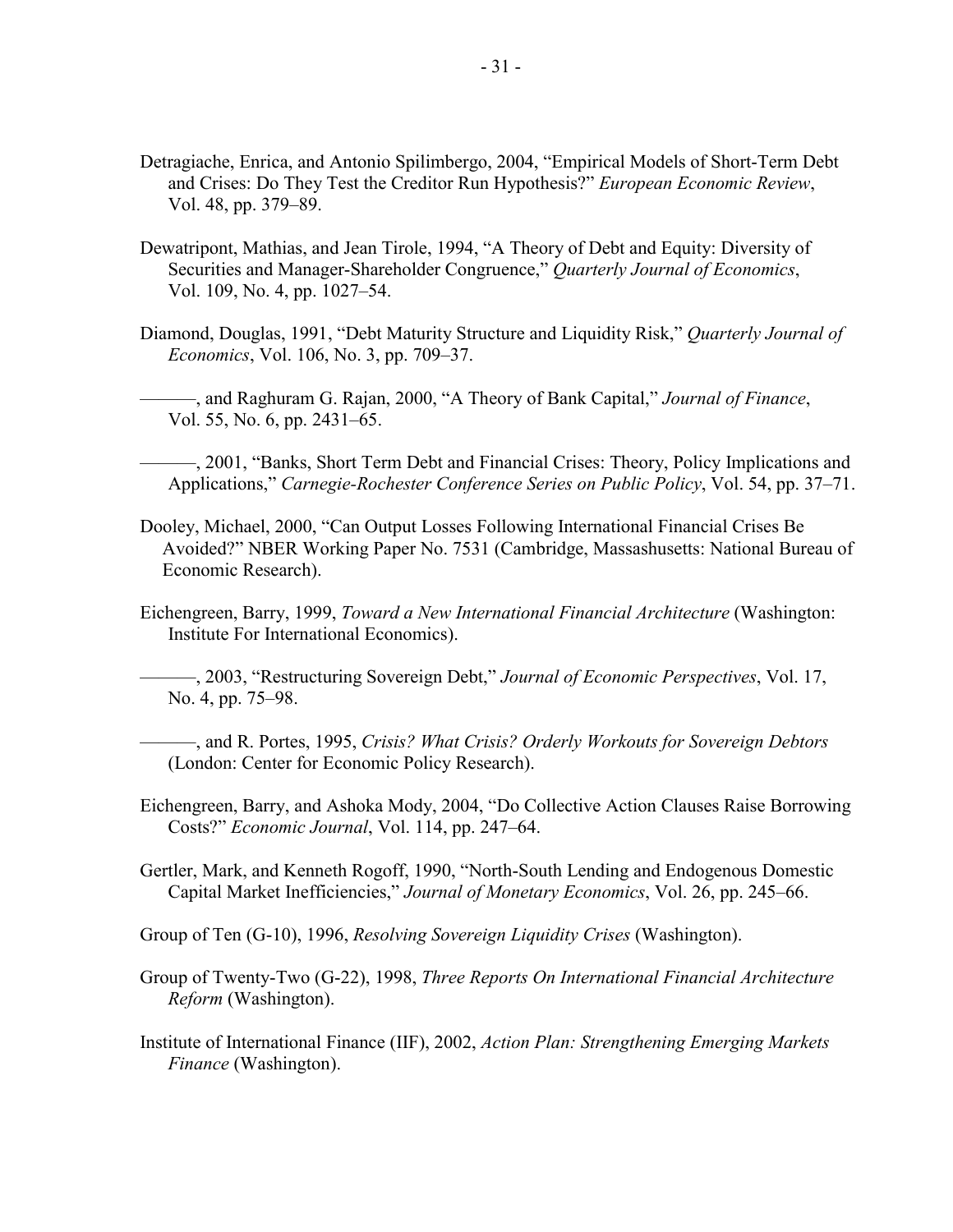- Jeanne, Olivier, 2000, "Debt Maturity and the Global Financial Architecture," CEPR Discussion Paper No. 2520 (London: Center for Economic Policy Research)
- Kenen, Peter, 2001, *The International Financial Architecture, What's New? What's Missing?* (Washington: Institute for International Economics).
- Krueger, Anne, 2002, *A New Approach to Sovereign Debt Restructuring* (Washington: International Monetary Fund).
- Krugman, Paul, 1985, International Debt Strategies in an Uncertain World, in *International Debt and the Developing Countries*, ed. by G.W. Smith and J.T. Cuddington (Washington: World Bank), pp. 79–100.
- Miller, Marcus, and Lei Zhang, 2000, "Sovereign Liquidity Crises: The Strategic Case For a Payments Standstill," *Economic Journal*, Vol. 110, pp. 335–62.
- Rodrik, Dani, and Andrés Velasco, 2000, "Short-Term Capital Flows," in Proceedings of the 1999 Annual Bank Conference on Development Economics, ed. by B. Pleskovic and J.E. Stiglitz (Washington: World Bank).
- Rogoff, Kenneth, 1999, "International Institutions for Reducing Global Financial Instability," *Journal of Economic Perspectives*, Vol. 13, pp. 21–42.
	- ———, and Jeromin Zettelmeyer, 2002, "Bankruptcy Procedures for Sovereigns: A History of Ideas," 1976–2001, *Staff Papers*, International Monetary Fund, Vol. 49, No. 3, pp. 470–507.
- Roubini, Nouriel, and Brad Setser, 2004, "The Reform of the Sovereign Debt Restructuring Process: Problems, Proposed Solutions, and the Argentine Episode," *Journal of Restructuring Finance*, Vol. 1, No. 1, pp. 1–12.
- Rubinstein, Ariel, 1982, "Perfect Equilibrium in a Bargaining Model," *Econometrica*, Vol. 50, pp. 97–109.
- Sachs, Jeffrey, 1984, *Theoretical Issues in International Borrowing*, Princeton Studies in International Finance No. 54 (Princeton, NJ: International Finance Section, Princeton University).
	- ———, 1995, "Do We Need an International Lender of Last Resort?" International Finance Section, Frank D. Graham Lecture at Princeton University. Available on the Web at *[http://www.ksg.harvard.edu/cid/ciddirector/publicat.htmlWorking.](http://www.ksg.harvard.edu/cid/ciddirector/publicat.htmlWorking)*
	- ———, and Daniel Cohen, 1982, "LDC Borrowing With Default Risk," NBER Working Paper No. 925 (Cambridge, Massachusetts: National Bureau of Economic Research).